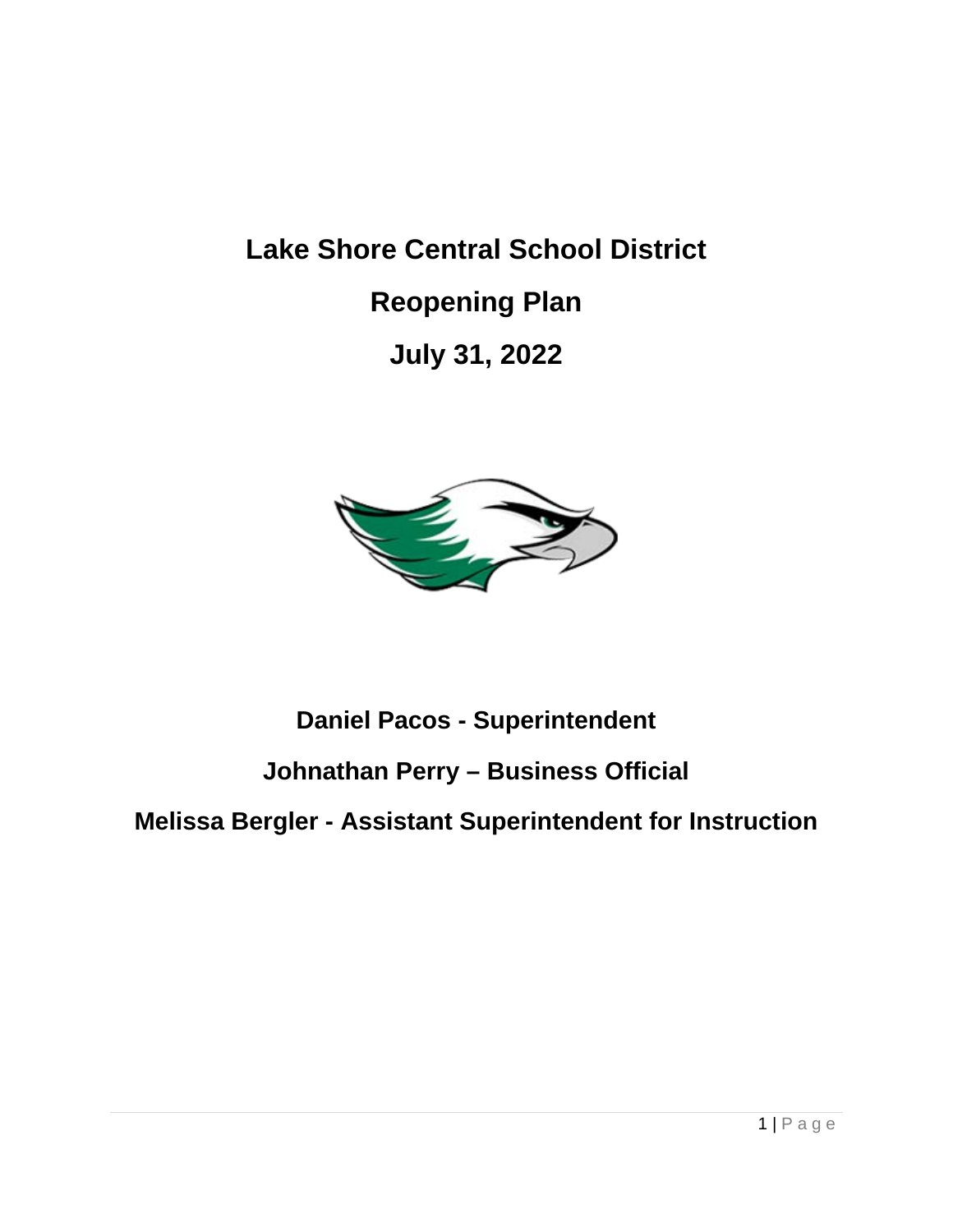### **Lake Shore Central School District Listing of Information**

### **Lake Shore High School (Grades 9-12)**

959 Beach Road Angola, NY 14006 (716) 926-2301/2307

### **Lake Shore Middle School (Grades 6-8)**

8855 Erie Road Angola, NY 14006 (716) 926-2400/2401

### **Anthony J. Schmidt Elementary (Grades K-5)**

9455 Lake Shore Road Angola, NY 14006 (716) 926-2350

### **Highland Elementary (Grades K-5)**

6745 Erie Road Derby, NY 14047 (716) 926-2460

### **John T. Waugh Elementary (Grades K-5)**

100 High Street Angola, NY 14006 (716) 926-2370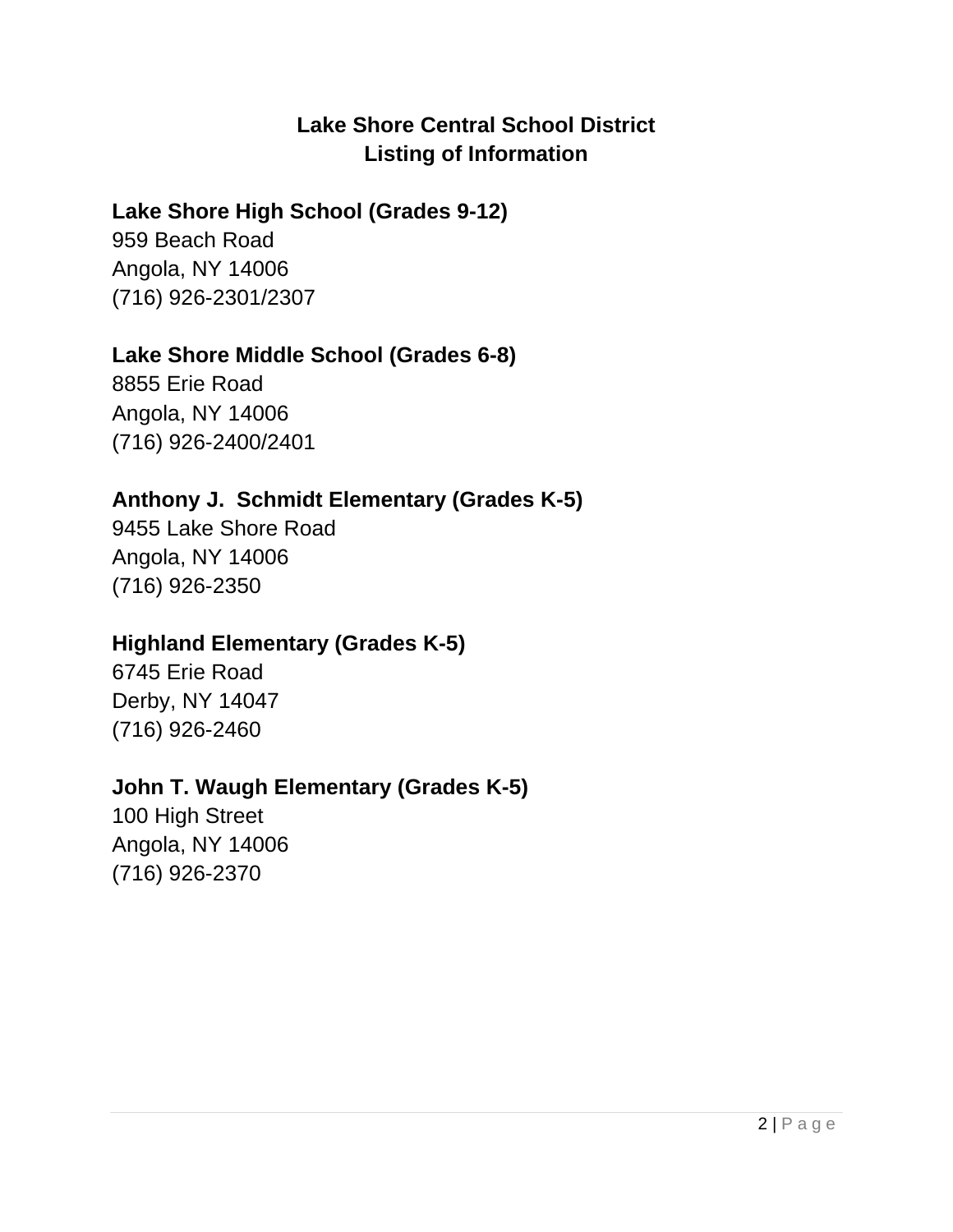# **Communication and Family Engagement**

### **Covid-19 Coordinator**

Daniel Pacos has been designated as our Covid Coordinator. He will be Lake Shore's main contact for communication and the primary contact with our Erie County Department of Health**.**

| <b>Stakeholder Engagement (every six months)</b>     |                                                                                                                                               |  |
|------------------------------------------------------|-----------------------------------------------------------------------------------------------------------------------------------------------|--|
| <b>District Office</b>                               | Daniel Pacos, Superintendent; Johnathan Perry, Business Official;<br>Melissa Bergler, Assistant Superintendent for Instruction                |  |
| Communication<br>Plan                                | Jane Burzynski, Public Relations; Daniel Pacos, Superintendent;<br>Melissa Bergler, Assistant Superintendent for Instruction                  |  |
| <b>Health and Safety</b>                             | Administrative team in collaboration with Custodial staff and Nurses                                                                          |  |
| <b>Facilities</b>                                    | John Wilson, Director of Facilities                                                                                                           |  |
| <b>Child Nutrition</b>                               | Johnathan Perry in collaboration with Personal Touch, Food Service<br>Vendor                                                                  |  |
| Transportation                                       | Perry Oddi, Transportation Supervisor and Transportation team<br>members                                                                      |  |
| Social and<br><b>Emotional Well-</b><br><b>Being</b> | Paula Eastman, JTW Principal; Christine Starks, William T. Hoag<br>Building Administrator; School Counseling Department and Social<br>Workers |  |
| <b>School Schedules</b>                              | K-12 Building Principals in collaboration with Administrative Team                                                                            |  |
| Budget, Fiscal<br>Matters, Economic<br>Oversight     | Johnathan Perry, Business Official                                                                                                            |  |
| Attendance and<br>Chronic<br>Absenteeism             | <b>Administrative Team</b>                                                                                                                    |  |
| Technology and<br>Connectivity                       | Jeffrey Barnes, Director of Technology; Technology Team                                                                                       |  |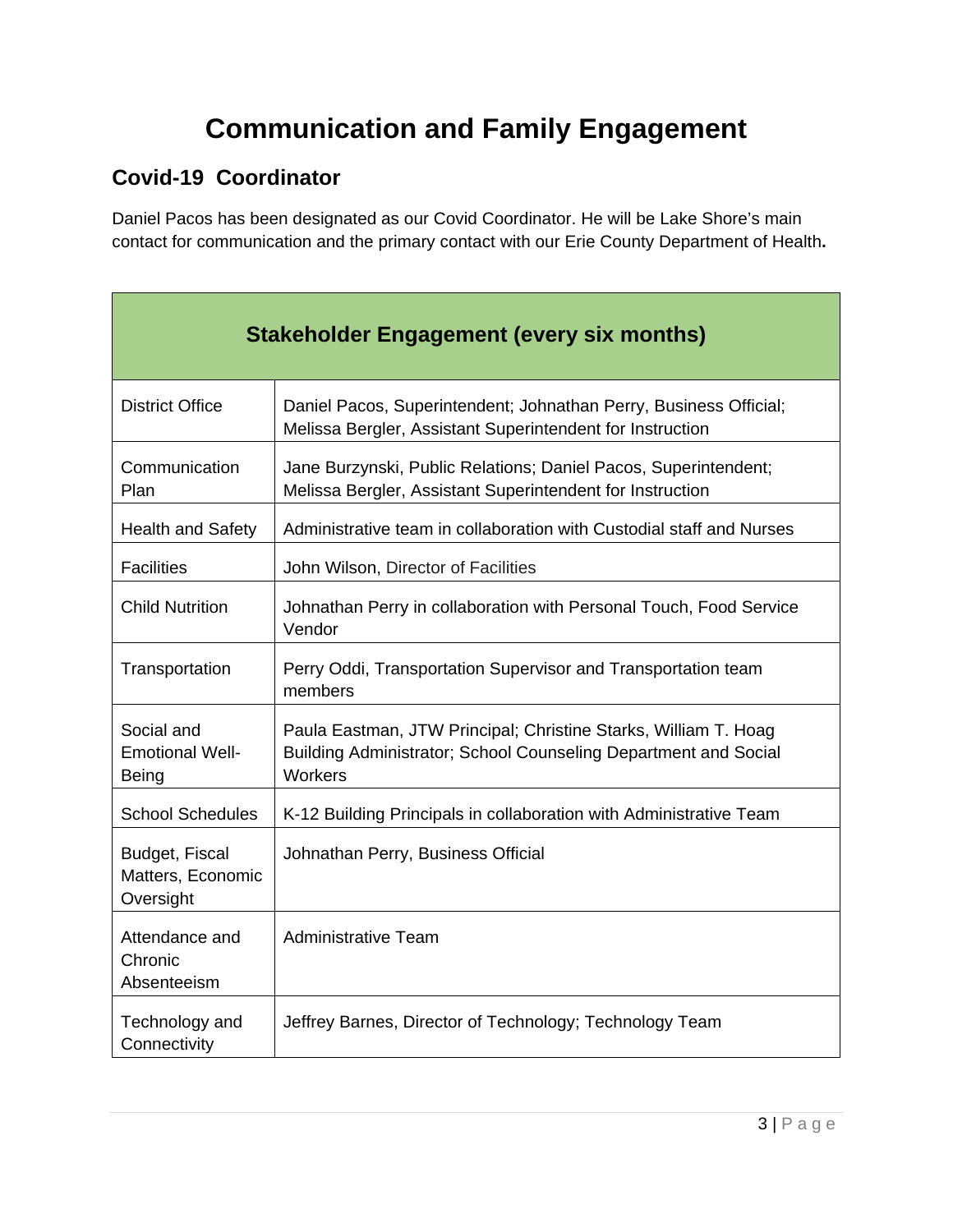| <b>Stakeholder Engagement (every six months)</b> |                                                                                                                                                                                         |  |
|--------------------------------------------------|-----------------------------------------------------------------------------------------------------------------------------------------------------------------------------------------|--|
| Prekindergarten<br>Program                       | Southtowns YMCA in collaboration with Christine Starks, Hoag Building<br>Administrator                                                                                                  |  |
| Teaching and<br>Learning                         | K-12 Principals in collaboration with the Administrative Team; all K-12<br>instructional staff will continue to provide feedback and contributions in<br>the implementation of the plan |  |
| Career and<br>Technical<br>Education             | Erie 2 Chautauqua-Cattaraugus BOCES in collaboration with regional<br>school districts                                                                                                  |  |
| Athletics and<br>Extracurricular<br>Activities   | Daryl Besant, Athletic Director and Assistant Principal/K-12 Principals                                                                                                                 |  |
| Special<br>Education/Bilingual<br>Education      | Jill Benedict, Director of Pupil Personnel Services                                                                                                                                     |  |
| Staffing                                         | <b>Administrative Team</b>                                                                                                                                                              |  |

### **General Information**

The District will use numerous communication tools to inform parents, students, teachers, administrators, support staff and the community.

- The District website <https://www.lakeshorecsd.org/> will be the hub of all letters, announcements and explanatory documents.
- Blackboard Connect phone and email messages from the Superintendent will point to our website when important notices are released.
- Social Media Facebook <https://www.facebook.com/lakeshorecentralschools/> will promote website announcements and showcase documents and news for the opening of the school year.
- Social Media Twitter @LakeShoreCSD will promote website announcements and showcase documents and news for the opening of the school year.
- Some communication will be sent to homes via the US Postal Service.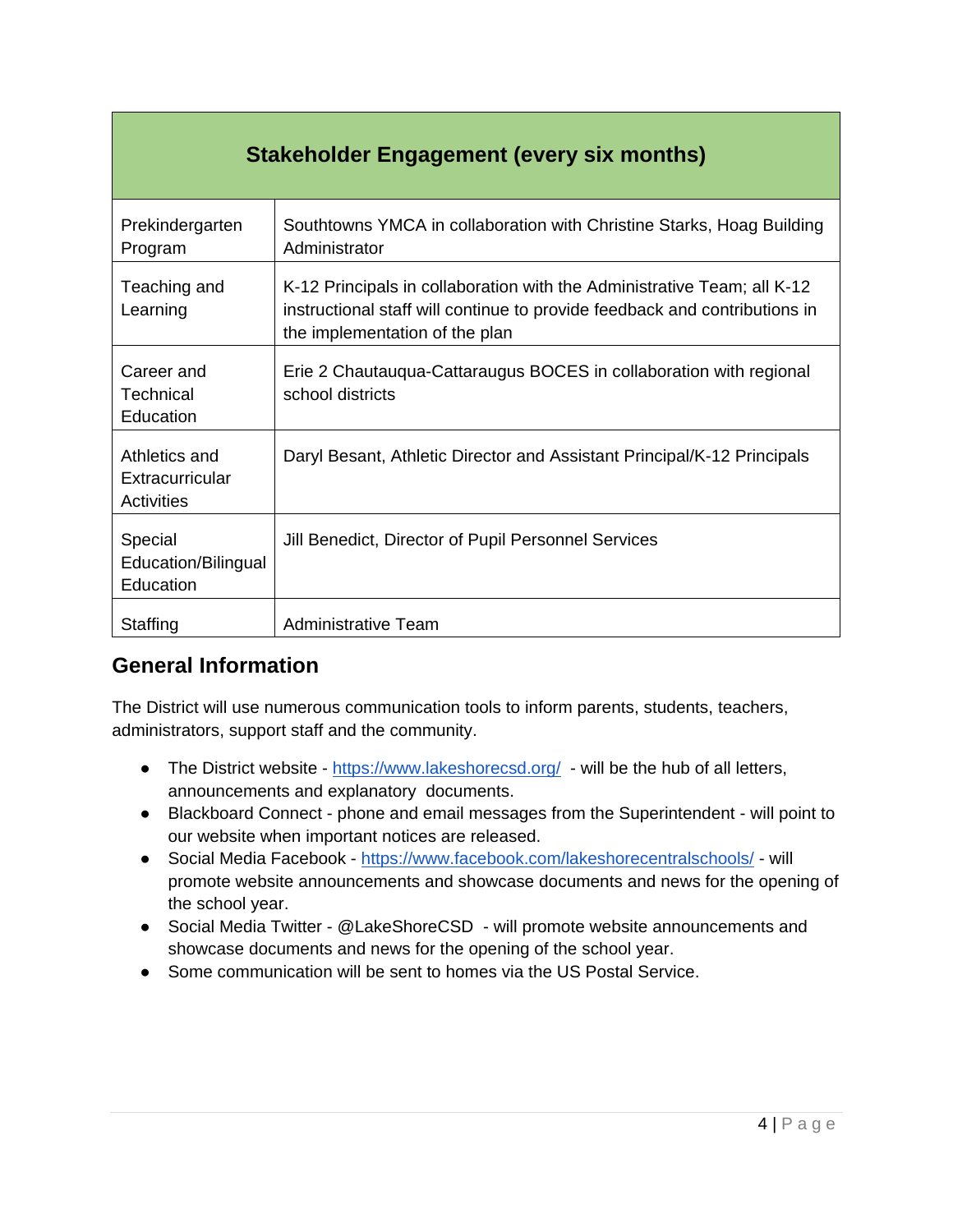| <b>IMPORTANT CONTACT INFORMATION</b>                 |                                                                                                                                                           |  |  |
|------------------------------------------------------|-----------------------------------------------------------------------------------------------------------------------------------------------------------|--|--|
| <b>For Questions About</b>                           | <b>Contact information</b>                                                                                                                                |  |  |
| A course, assignment<br>or resource                  | The assigned teacher                                                                                                                                      |  |  |
| A technology – related<br>problem or question        | Please call 716-926-2217 and your issue will be routed<br>to a member of our technology department who can<br>reach out and help you as soon as possible. |  |  |
| Social-emotional,<br>personal or academic<br>concern | School counselor, social worker or school psychologist,<br>whose contact information can be found within the<br>school contact information listed below.  |  |  |
| School Lunch<br>Program                              | Suzanne Kowal, Business Office<br>716-926-2222, suzanne.kowal@lscsd.org                                                                                   |  |  |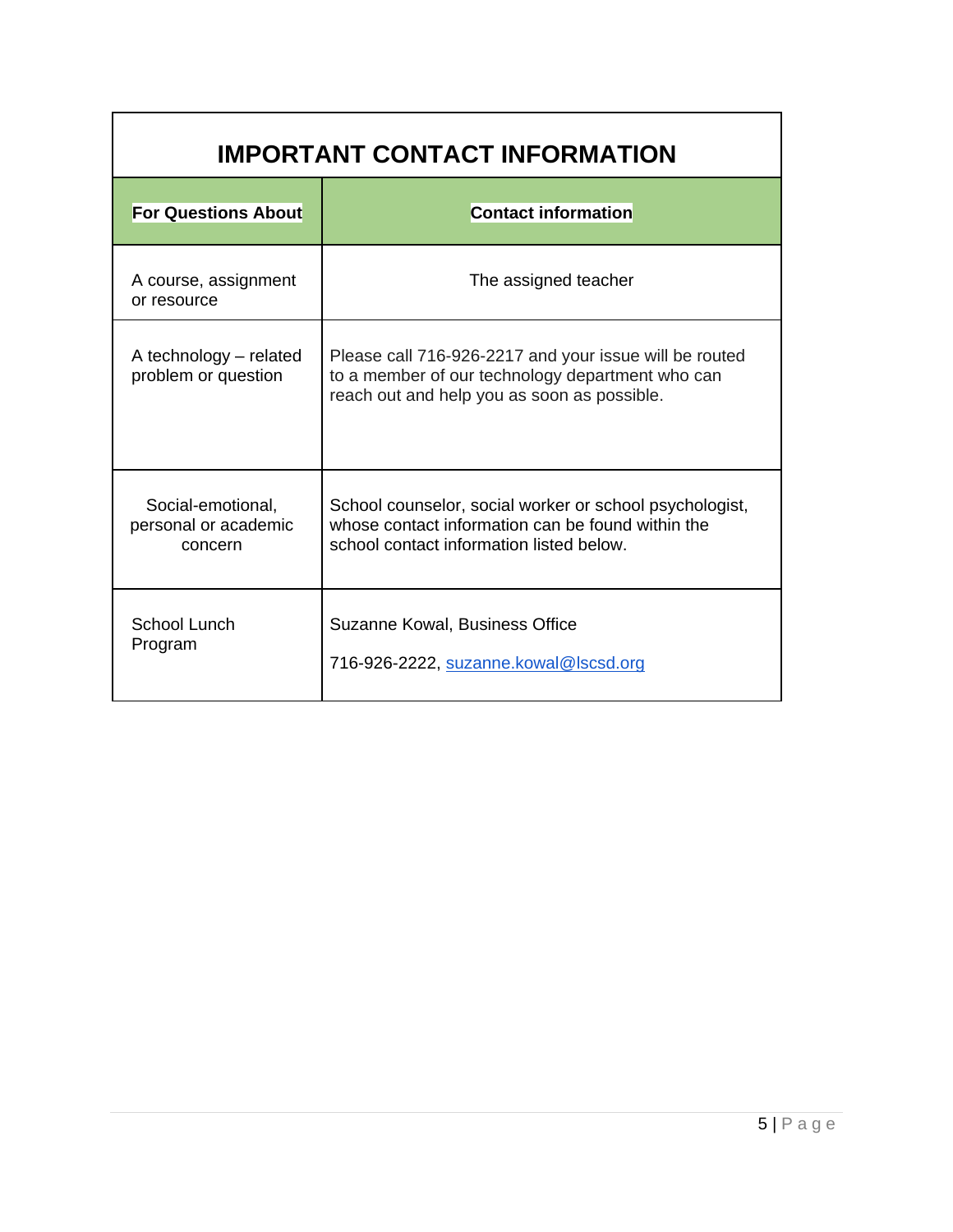#### **IMPORTANT CONTACT INFORMATION FOR EACH SCHOOL**

#### **Lake Shore High School**

| <b>Role</b>                 | <b>Contact Information</b> |  |
|-----------------------------|----------------------------|--|
| Principal                   | Timothy Flanagan 926-2308  |  |
| <b>Assistant Principals</b> | Chris D'Anna 926-2308      |  |
|                             | Daryl Besant 926-2260      |  |
| School Psychologist         | Paul Taylor 926-2238       |  |
| <b>School Counselors</b>    | Steve Brown 926-2322       |  |
|                             | Heather Boncore 926-2324   |  |
|                             | Greg Tomasik 926-2325      |  |
| <b>School Nurse</b>         | Patricia Binaxas 926-2317  |  |

#### **Lake Shore Middle School**

| Role                       | <b>Contact Information</b>                         |  |
|----------------------------|----------------------------------------------------|--|
| Principal                  | Erich Reidell 926-2400                             |  |
| <b>Assistant Principal</b> | Katy Berner-Wallen 926-2400                        |  |
| School Psychologist        | Brian Dziewa 926-2120                              |  |
| <b>School Counselors</b>   | Leslie Grimaldi 926-2422<br>James Michael 926-2423 |  |
| <b>School Nurse</b>        | Scott Dragowski 926-2408                           |  |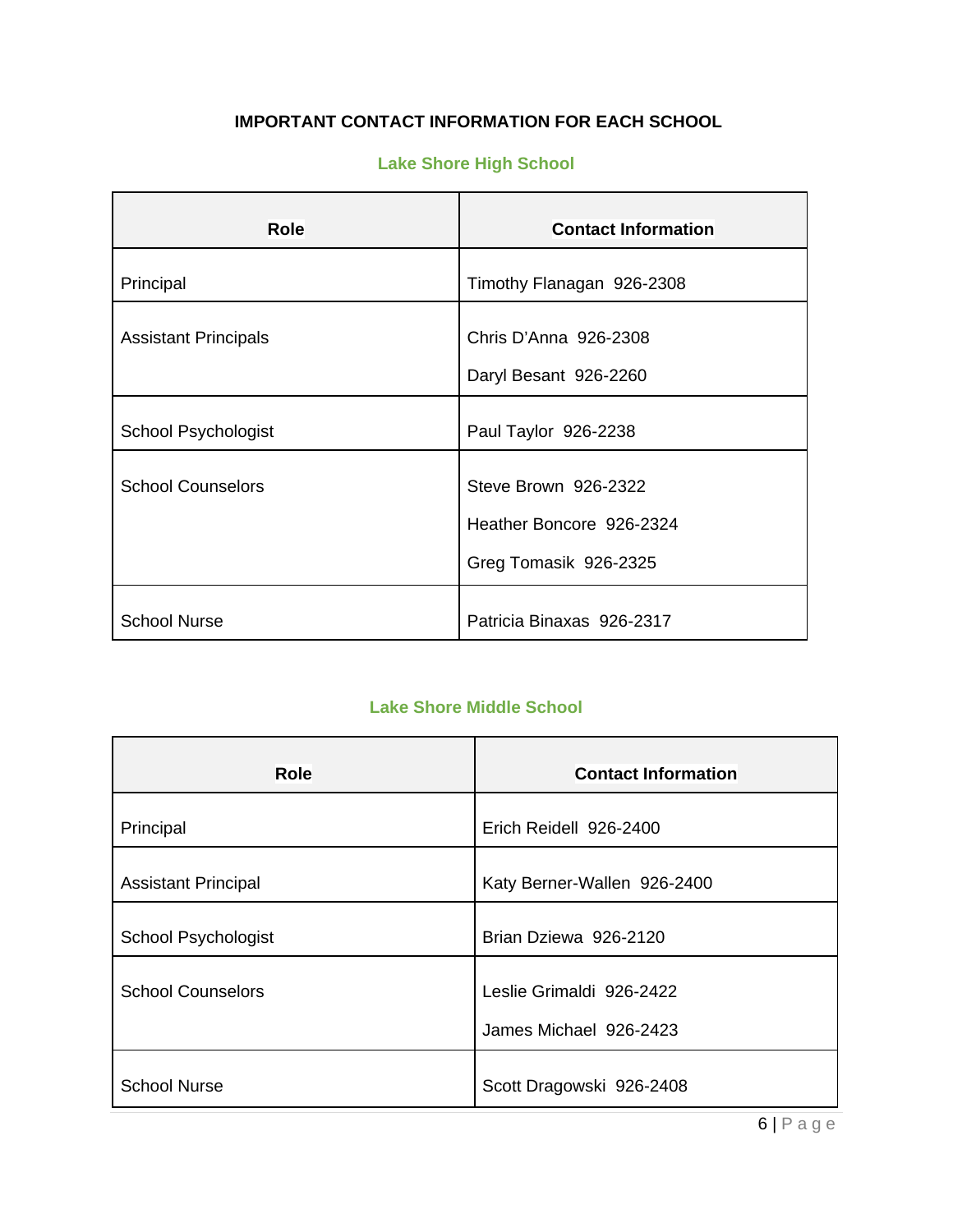#### **W.T. Hoag Educational Center**

| <b>Role</b>                           | <b>Contact Information</b>                            |  |
|---------------------------------------|-------------------------------------------------------|--|
| <b>Building Administrator</b>         | Christine Starks 926-2210                             |  |
| Social Workers (call the main office) | Keri Armbrust Grades 6-12                             |  |
|                                       | Kelly Bates Grades 6-12<br>Nicole Phillips Grades K-8 |  |

### **A.J. Schmidt Elementary**

| <b>Role</b>             | <b>Contact Information</b> |  |
|-------------------------|----------------------------|--|
| Principal               | Jill Clark 926-2351        |  |
| School Psychologist     | Kelly Reigle 926-2236      |  |
| <b>School Counselor</b> | Vanessa Manney 926-2363    |  |
| <b>School Nurse</b>     | Sheryl Zielonka 926-2355   |  |

#### **J.T. Waugh Elementary**

| <b>Role</b>                | <b>Contact Information</b> |  |
|----------------------------|----------------------------|--|
| Principal                  | Paula Eastman 926-2341     |  |
| <b>School Psychologist</b> | Deborah Anderson 926-2237  |  |
| <b>School Counselor</b>    | Re Biastre 926-2297        |  |
| <b>School Nurse</b>        | Denise Cervola 926-2376    |  |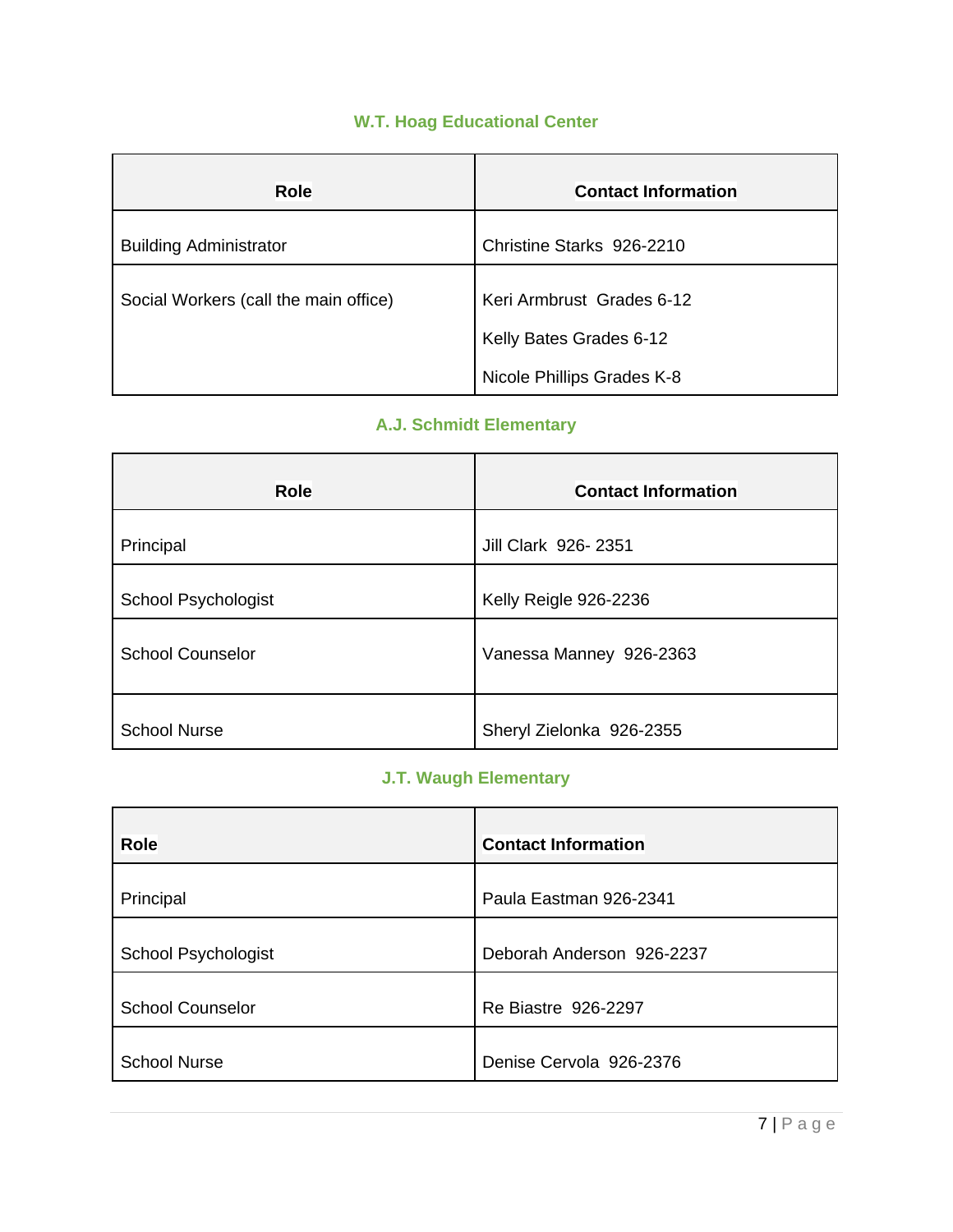### **Highland Elementary**

| <b>Role</b>                | <b>Contact Information</b>                     |  |
|----------------------------|------------------------------------------------|--|
| Principal                  | Colleen Politowski 926-2461                    |  |
| <b>School Psychologist</b> | Michelle Lleras 926-2269                       |  |
| <b>School Counselor</b>    | Beth Farrell 926-2470<br>Brian Kelley 926-2323 |  |
|                            |                                                |  |
| <b>School Nurse</b>        | Laura Majkut 926-2465                          |  |

#### **Athletics**

| <b>Role</b>              | <b>Contact Information</b> |  |
|--------------------------|----------------------------|--|
| <b>Athletic Director</b> | Daryl Besant 926-2313      |  |

### **Special Education**

| Role                        | <b>Contact Information</b> |  |
|-----------------------------|----------------------------|--|
| Director of Pupil Personnel | Jill Benedict 926-2231     |  |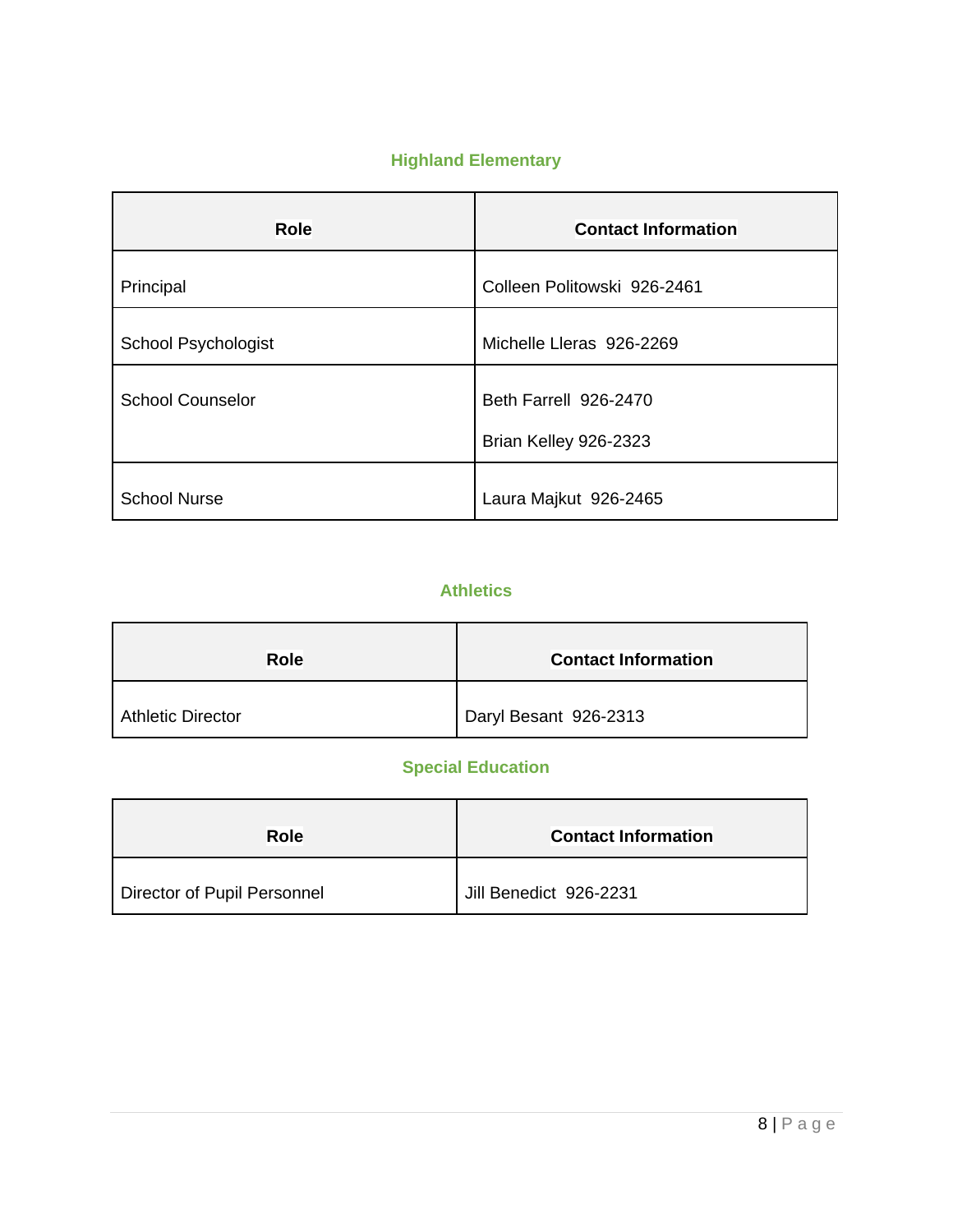# **Health and Safety**

The District's intent is to keep all students in school all year.

- The District has and will continue to purchase face masks for students and staff, along with face shields for use where needed and requested.
- Parents will be encouraged to transport their children to and from school if possible in an effort to reduce the number of children on District operated school buses. Children riding buses will be required to wear a mouth and nose covering while on the bus.
- The District will collaborate with the Erie County Health Department.
- The District will engage various stakeholder groups for input, but will communicate that the final decision on the reopening of schools rests with the State of New York.
- The District will provide staff training on necessary precautions of appropriate social distancing, personal protective equipment (PPE), hygiene, and cleaning/disinfection protocols that are in place. By the first day of school, all staff will complete training-*PPE: Personal Protective Equipment and Coronavirus: Cleaning and Disinfecting your Workspace*. Surfaces and instructional materials will be wiped down throughout the day and between therapy sessions to meet the needs of the individual students.
- The District will encourage frequent handwashing and hand sanitizer is available in every room.

**How will buildings handle visitors?** The District's buildings will utilize single point(s) of entry for visitors by appointment, where appropriate instructions and signage will inform all visitors of the District's protocols. Efforts will be made to minimize the number of visitors to all school buildings to the greatest extent possible. The District is implementing the [Raptor building visitor](https://raptortech.com/)  [control program](https://raptortech.com/) and will utilize the software to complete the health screening questionnaire for all visitors before issuing them a Visitor's Pass. The system allows Lake Shore buildings to screen and track everyone coming into our schools and keep unwanted entrants out.The Raptor® Visitor Management school security system screens for sex offenders, alerts staff of custody violations, screens for Covid-19 symptoms and provides district-wide reporting for all visitors. The Raptor system will also assist in maintaining accurate records of building visitors to assist in contact tracing if necessary.

**Will you be taking temperatures?** Beginning March 2022, we will no longer take temperatures unless a requirement is enacted.

**What if a student is possibly ill?** Any students who are identified as possibly being ill through the required health screening protocols will be referred to the school nurse. School nurses and other health personnel will wear personal protective equipment (PPE) whenever assessing any student or staff member's health status. If the person is determined to be ill, they will be isolated in a separate room until they are sent home for follow up with their health care provider. The District will instruct staff to observe for signs of illness in students and staff and require symptomatic persons to be sent to the school nurse. The District will instruct parents/guardians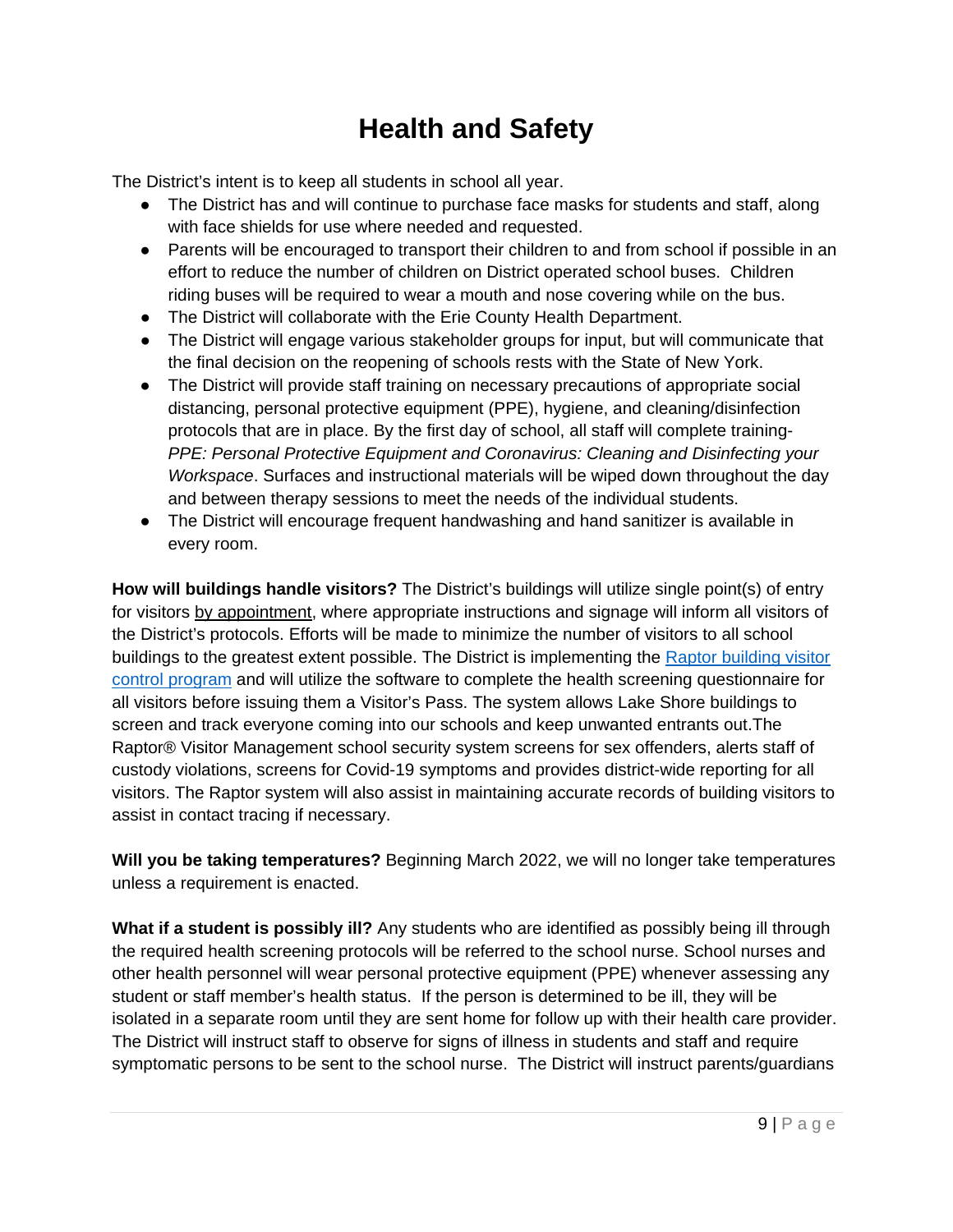to observe for signs of illness in their child that require staying home from school. (Refer to *Keeping Our Kids Safe* in the back of this document.)

**Will there be social distancing?** Students, staff and visitors will be informed/reminded that all building occupants are required to follow current distancing protocols.

**Are masks required?** We will follow all current protocols enacted by the state or county.

**What if my child does not have a mask?** The District will provide all students and staff members with a cloth face mask designed with the District's mascot and school colors. Additional disposable masks will be provided to office staff, classroom teachers and school bus drivers so that they can provide them to any student, staff member or visitor who does not have a face covering.

**Are there other accommodations?** Students and staff who are themselves considered to be high risk or who live with persons who are considered to be high risk may request reasonable accommodations from the District to mitigate exposure risks. Reasonable accommodations may include but not be limited to providing the individuals with masks, clear visors, seating more than six feet apart from others, or other PPE such as shields and protective barriers. The District will consult with parents and the student/employee's health care professional to determine the most effective accommodation for the students.

### **Before- and After-School Child Care**

Before- and After-School programs for children will be available through various Community Based Organizations in the District. YMCA operated "wrap-around programs" and the Boys and Girls Club of Lake Shore located in the William T. Hoag Educational Center also will be available for afterschool programming for students. Details are on our school website.

### **Designation of COVID-19 Safety Coordinator**

The District designates Daniel Pacos, Superintendent, as the District's COVID-19 Safety Coordinator. As the District's COVID-19 Safety Coordinator, he is responsible for maintaining continuous compliance with all aspects of the District's School Reopening Plan, recognizing that as the District moves toward returning to normal school operations, the District's School Reopening Plan will most likely require revisions and changes. He also will oversee this process, and coordinate the phase-in of activities and solve any issues that are necessary to help the District return to normal operations or to the next phase-in level of its operations. He also will coordinate assistance to the Erie County Health Department in its efforts for contact tracing of any identified COVID-19 positive individuals.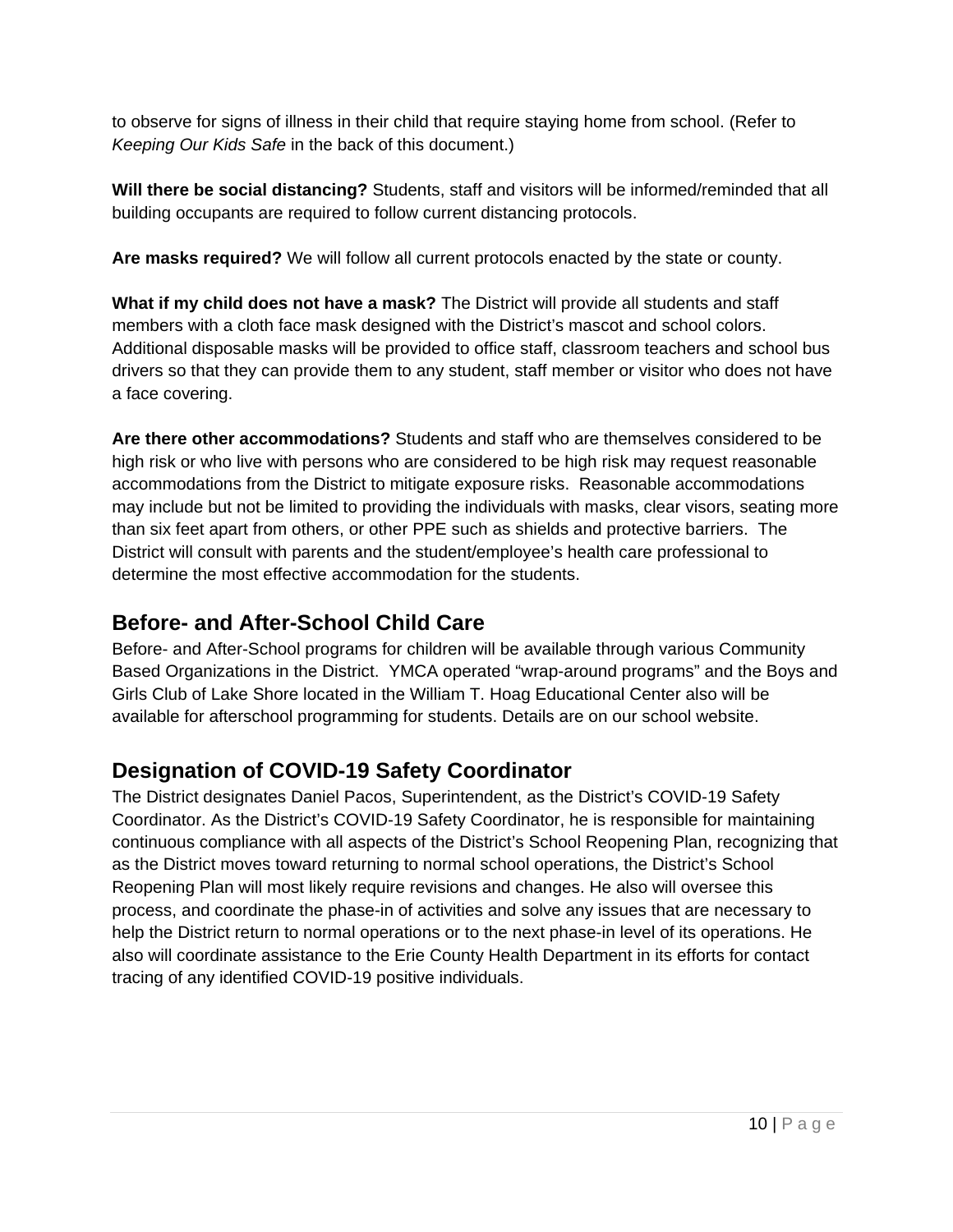# **Facilities**

The District's Director of Facilities will coordinate daily and weekly cleaning plans for all building spaces. The District recognizes that if students return to school for full days, five days a week instruction or for a hybrid instructional model where students attend school some days and receive remote instruction on other days, thorough cleaning of building spaces will be required. All cleaning protocols will follow CDC guidelines. Additional cleaning will be completed throughout the school day in high traffic/high risk areas. These will include bathroom surfaces, school nurse's office surfaces (including cots, door handles, desks, tables, countertops, chairs), cafeteria seating areas, stairway railings, etc. Meeting areas will be disinfected after meeting with visitors before the area is used for another meeting. Bathrooms, nurse's offices and other frequently used spaces will have checklists to document frequency of cleaning, and will include the date, time and name/initials of the person who performed the cleaning of the area.

**How are the spaces cleaned if there is a confirmed case of COVID-19 in one of our buildings?** The District will follow all enacted protocols.

**Does Lake Shore have to comply with all safety drills and other general health/safety guidelines?** All safety drills will occur as required by New York State with modifications ensuring social distancing. Modifications to evacuations are included in the NYSED Guidance document. The Lake Shore Central School District will provide for general health and safety assurances including fire code compliance, doorways, emergency drills, inspections, and lead testing.

**Did Lake Shore attend to its filters within each building?** The District exchanged standard filters in rooftop units, air handler units and univents in each classroom for the highest filtration value that we can purchase for our District (MERV-13).

# **Child Nutrition/Cafeteria Operations**

The District recognizes that good nutrition plays a key role in maintaining the health of students. During this period of COVID-19 pandemic, the District will provide meals to all students who need them. The District's cafeteria programs will operate in compliance with the requirements of the National School Lunch and Breakfast Programs. This includes meeting the nutritional meal requirements of the National School Lunch and Breakfast Programs. The District will apply for any necessary USDA Waivers in order to maintain continued operations if meal serving conditions require them. These waivers could provide flexibility in meal serving locations and times, "Offer vs. Serve" requirements for High School students, and bulk meal serving for students if a school has to go to full remote instruction.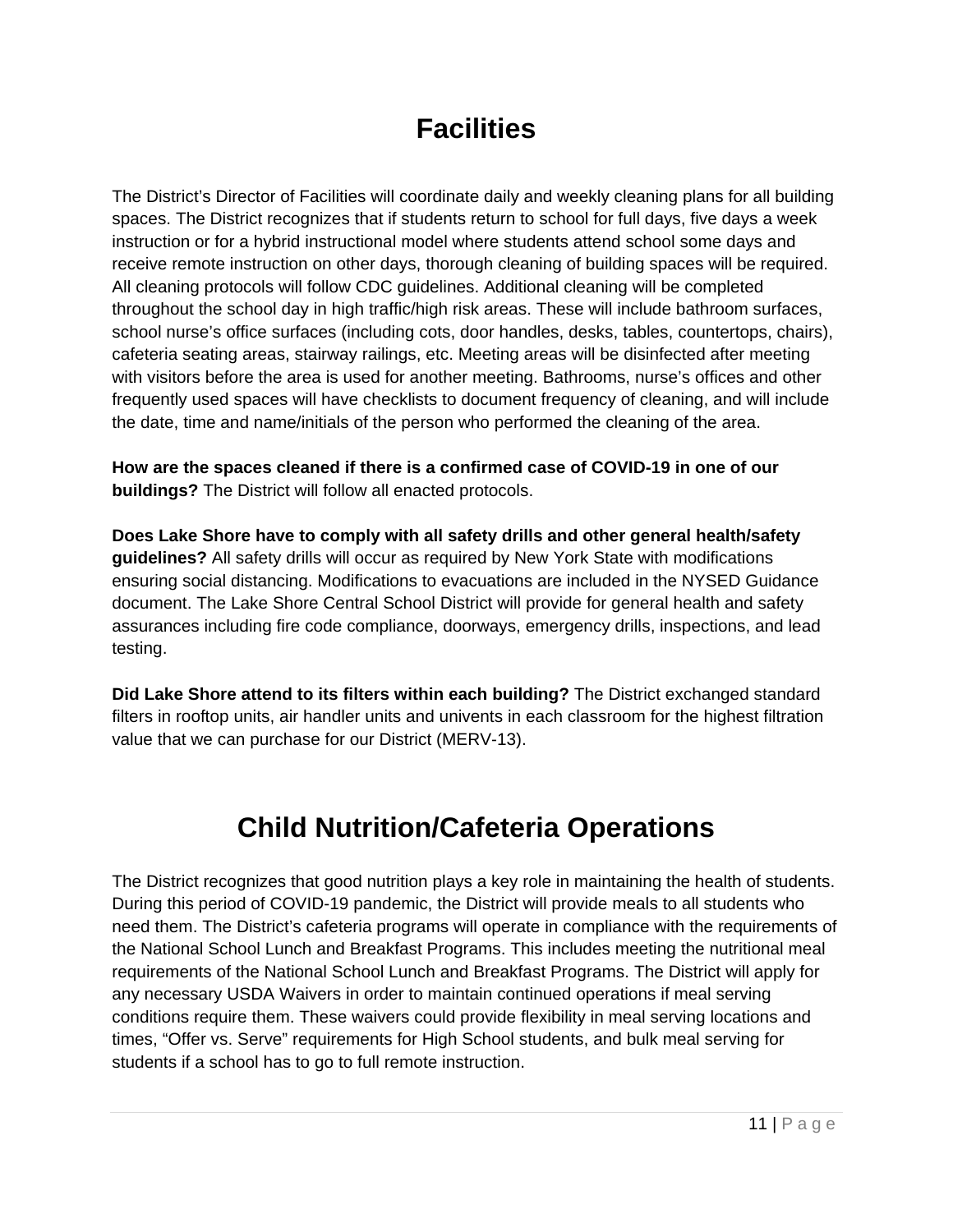**Will there be lunch every day for all students?** If the District reopens school buildings with a hybrid instructional model where students attend school only certain days of the week (i.e., Tuesdays and Wednesdays or Thursdays and Fridays), meals will be available in school cafeterias along with "Grab-n-Go" options as detailed above. Additionally, the District will make meals (breakfasts and lunches) available to students for the days if schools go into full remote instruction.

**What if my child has a food allergy?** Regardless of the instructional model and delivery of meals that will be used, students with food allergies will be provided alternate meal choices as needed to maintain their safety. If meals are provided to be eaten in spaces other than the school cafeteria (i.e. "Grab-n-Go Meals"), teachers or other personnel who will be supervising the student(s) during the meal time will be informed of the student's allergies and any necessary precautions necessary to maintain the health and safety of the student.

**Who prepares the school lunches?** The District's cafeteria contractor, Personal Touch Food Service Inc., will be responsible for ensuring that all required health and safety guidelines for meal preparation and serving are followed. Personal Touch Food Service Inc., will also be responsible for menu planning to comply with the meal and nutritional requirements of the National School Lunch and Breakfast programs.

Personal Touch cafeteria staff will be responsible for proper cleaning of all meal serving areas for students receiving meals for both in-school and remote learning. The District will utilize Personal Touch cafeteria staff, District cafeteria monitors and the individual school building's cleaners/custodians to ensure that all eating areas are properly cleaned and sanitized between lunch periods/uses by students.

**What will the cafeteria eating area look like?** Students are distanced to the extent practicable.

**Will my child be able to wash his hands before eating?** Classroom teachers will instruct elementary students on proper handwashing procedures before and after meals and will stress the importance of not sharing food with others. [Lake Shore will use the CDC materials as](https://www.cdc.gov/handwashing/index.html)  [primary resources.](https://www.cdc.gov/handwashing/index.html) 

**How do I find out more about lunch?** The District will utilize its website and various other means to provide students, parents and guardians with cafeteria program information as in the past. Annual applications for Free/Reduced Price Meals will be mailed to all families of students in the District prior to the opening of school in September 2023. Families that require information in a language other than English should contact the District's Cafeteria Manager, Debbie Becker, at (716) 926-2291 or by email at [deborah.becker@lscsd.org.](mailto:debbie.becker@lscsd.org) If you have questions about the configuration of the lunch room, please contact your child's principal.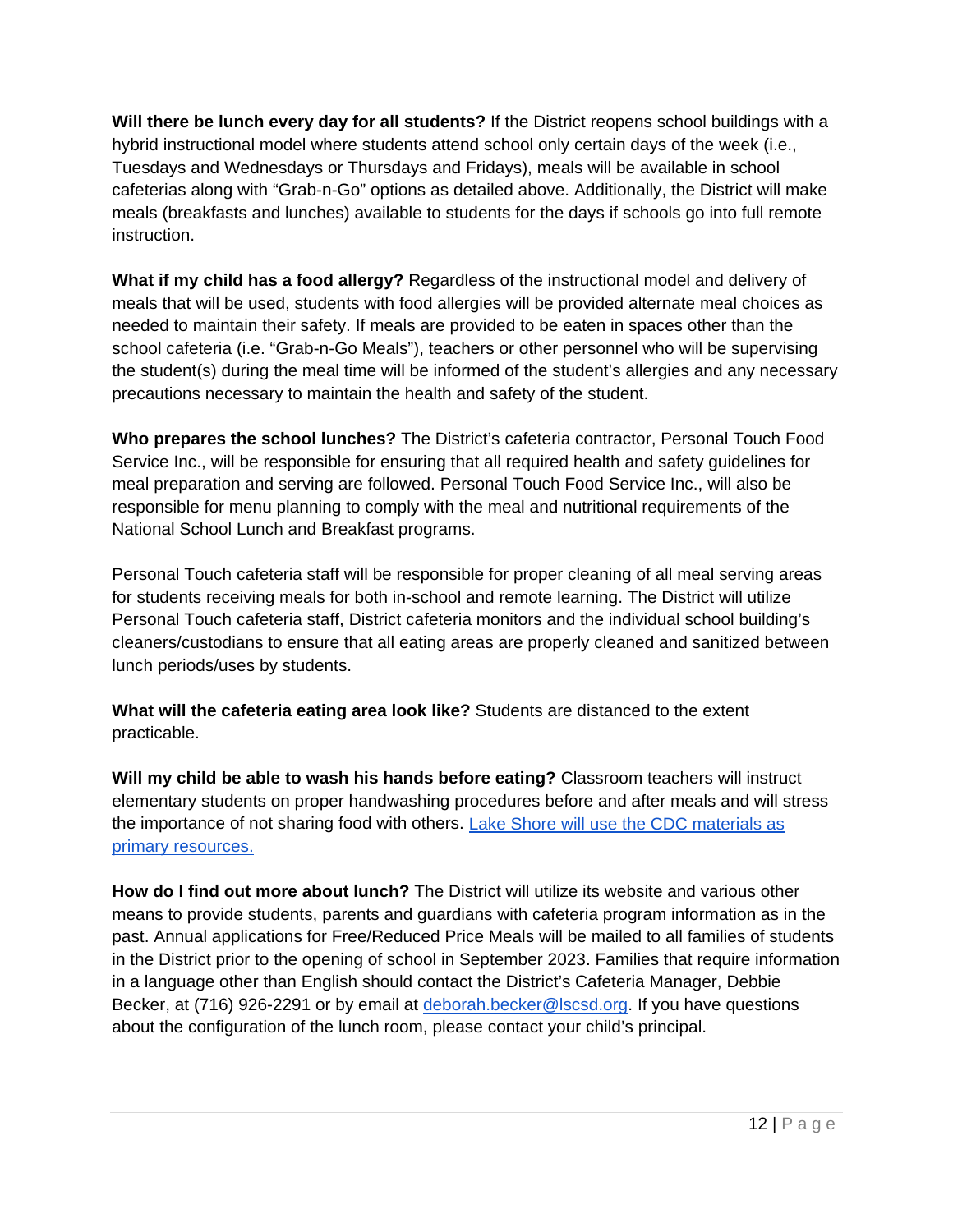# **Transportation**

**Will transportation be provided?** Student attendance in school buildings requires transportation from home to school in one form or another. While parents will be encouraged to transport their children to school and back home if they are able, the District will transport all children who need transportation to and from school. This will include students normally transported to private and parochial schools in accordance with the District's Transportation Guidelines. The District has approved "Child Safety Zones" in high risk areas (Routes 20 and 5, and through the Village of Angola at railroad crossings). This allows the District to transport students within these areas even though they reside near school buildings because it is safer for the children to ride the District's buses than it is for them to walk to school due to multi-lane highways and frequent train traffic. **Due to reduced bus capacities, bus passes cannot be permitted.**

**What is my role when putting my child on the bus?** Parents of students who will ride District school buses must ensure that their child(ren) is not experiencing any signs or symptoms of COVID-19 and do not have a fever of 100 degrees or more before boarding the school bus. All students must wear a mask and social distance. Bus drivers will be able to provide a mask for students as needed.

**Will students wear a mask on the bus?** While riding the District's school buses, students will be required to wear face coverings until further notice and to socially distance themselves from other riders to the greatest extent possible. Siblings will sit together, since they would not be required to maintain social distancing between members of the same household. This will serve to help increase the number of students who can be transported on a school bus while maintaining social distances.

Bus drivers will be provided with a supply of disposable masks so they can provide them to students who do not have their own mask. Students who cannot wear a face mask due to a health condition or physical disability will be permitted to ride the bus without a mask and will not be denied transportation, but must follow social distancing requirements. Buses transporting students in wheelchairs will be configured to allow students the proper social distancing space. Whenever weather and outside temperatures permit, buses will permit riders to open windows and/or roof hatches to allow for fresh air exchange. Employees and students are not allowed to eat or drink while on buses, as it would require them to remove their face masks.

**Will bus filters be changed?** During regularly scheduled preventive maintenance, mechanics will remove, clean and/or replace internal cabin air filters and disinfect using an EPA-approved disinfectant.

**Will the bus be cleaned after each bus run?** Each District-owned school bus will be issued a container of disinfecting wipes, disinfectant spray and a supply of disposable gloves. After each bus run, bus drivers/bus attendants will wipe down touch points on the school bus (seats,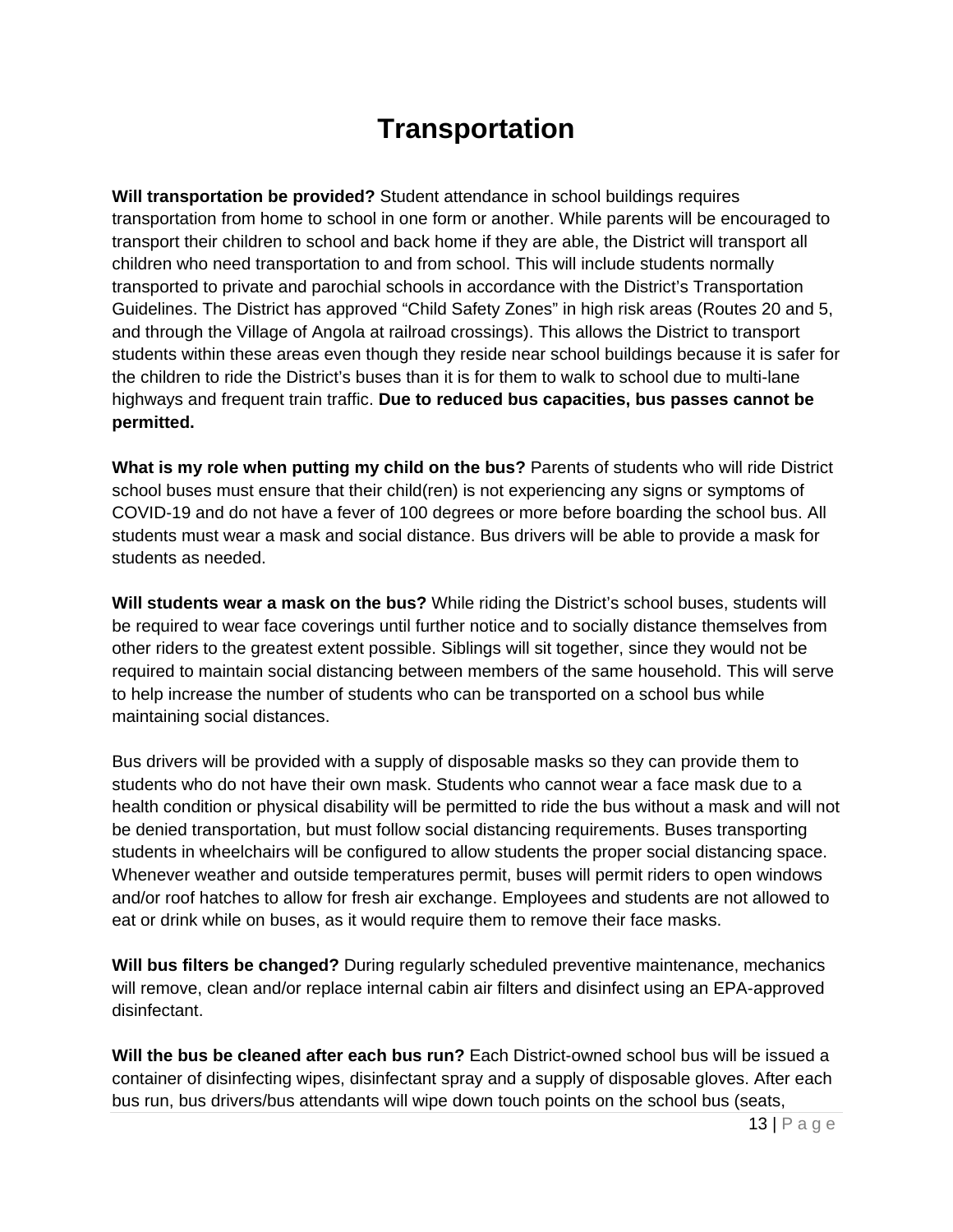handrails, door handles, etc.) starting at the back of the bus and working toward the front. Disposable gloves will be provided to employees due to the frequency of cleaning required. After all am and pm runs are completed and the bus has returned to the District Transportation Facility, bus drivers/bus attendants will complete the cleaning and disinfection of touch points as above. When that work is completed, the driver/attendant will spray the entire bus with an EPAapproved mist disinfectant. Disinfection will begin at the back of the bus and work toward the front of the bus. Once the entire bus is sprayed, the employee will exit the bus through the front door and close the door behind them. \*School buses will NOT be equipped with alcohol-based hand sanitizer, because of the flammable nature of such products.

**Will transportation employees wear a mask and gloves?** Bus drivers and bus attendants will wear face coverings at all times while on District school buses until further notice. The District will furnish clear face shields to any employee who requests one for additional protection against COVID-19. Bus drivers and bus attendants who have direct physical contact with students will also wear disposable gloves. Bus drivers and bus attendants who do not have direct physical contact with students may also wear gloves, but they are not required to do so unless they are wiping down contact spaces with disinfecting wipes. All Transportation Department personnel will wash their hands before and after every bus run and receive training in the use of personal protective equipment including face coverings, shields and gloves. They also will be trained in recognizing the symptoms of COVID-19. This is important, as these employees are the first District employees that may encounter school children each day.

Personal protective equipment and cleaning/disinfection supplies also will be supplied to Transportation Office staff. Hand sanitizer dispensers will be provided in the Transportation Office, in the Transportation Center hallway where the District's time clock is located, in bathrooms and in the Driver's Room.

**Is Lake Shore required to provide transportation in other circumstances?** The District will provide transportation in accordance with the law for children in foster care or who qualify through McKinney-Vento.

# **SOCIAL-EMOTIONAL WELL BEING**

As school and District personnel adapt to environments that result in substantially less time spent interacting in-person, ensuring intentional and meaningful inclusion of social-emotional learning (SEL) across all aspects of operating strategies is critical to support the well-being and success of students, staff, and families. Along with physical health and well-being, Lake Shore CSD has prioritized social-emotional well-being – not at the expense of academics, but in order to create the mental, social, and emotional space for academic learning to occur.

● Lake Shore will ensure that a District-wide and building-level comprehensive developmental school counseling program plan, developed under the direction of certified school counselor(s), is reviewed and updated to meet current needs.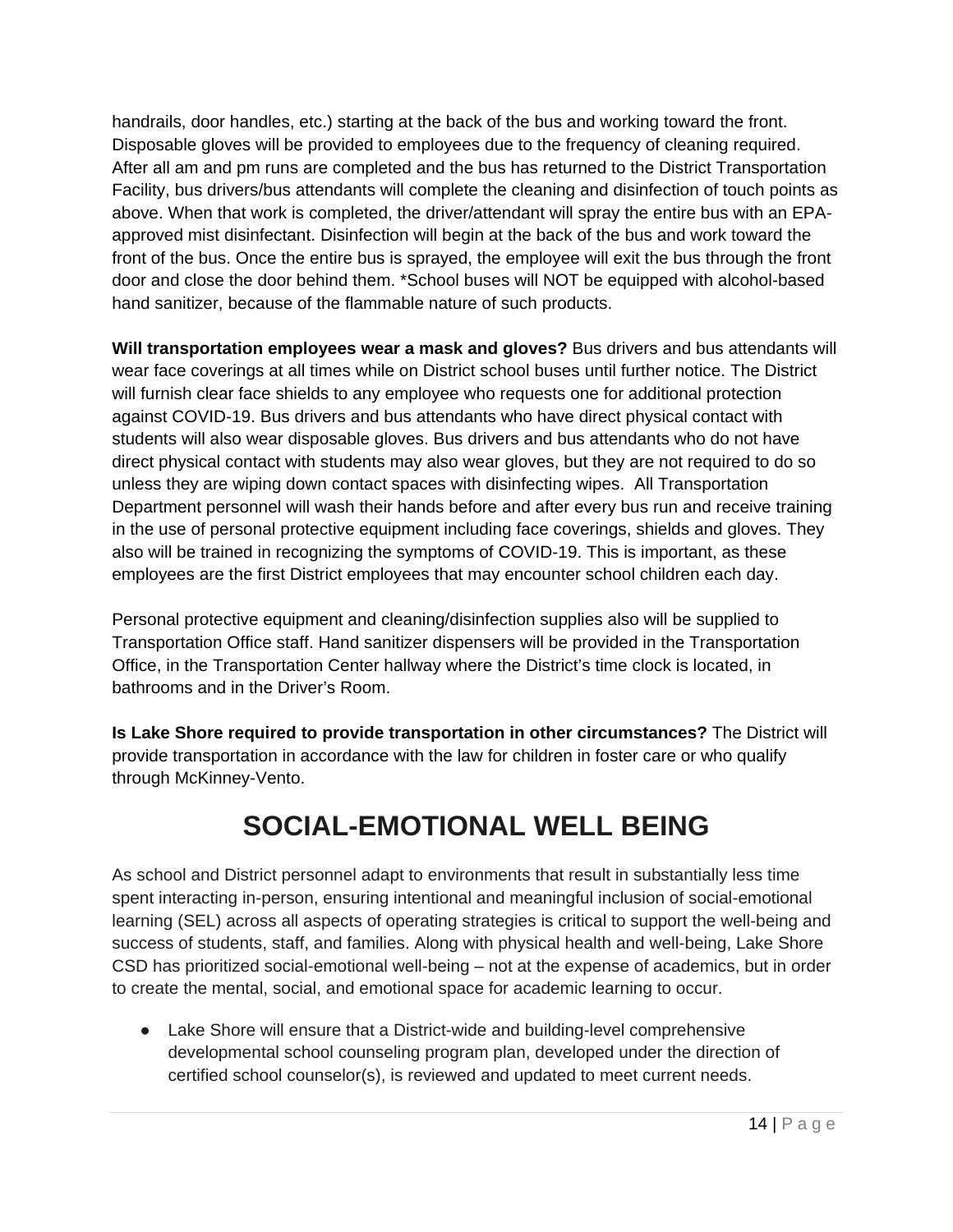- The Lake Shore Comprehensive Counseling Plan is updated annually and meets the needs for our community during the current COVID-19 health crisis.
- Lake Shore has an established advisory council, shared decision-making and other collaborative working groups comprised of members of the board of education, school building and/or district leaders, community-based service providers, teachers, certified school counselors, and other pupil personnel service providers including school social workers and school psychologists to inform the comprehensive developmental school counseling program plan.
	- Lake Shore's advisory board includes a wide range of stakeholders that continue to meet twice a year. Each building has existing collaborative teams in place such as: Trauma Teams, Student Support Teams, Shared Decision-Making Teams, Response-to-Intervention Teams
- Lake Shore will provide resources and referrals to address mental health, behavioral, and emotional support services and programs.

The Lake Shore Family Support Center referral process is well established and in place. The Counseling Department has a plethora of information on their [website](https://www.lakeshorecsd.org/domain/732) that is routinely shared with families and staff. This page includes information on emergency services and other programming. Student mental health needs can be brought forward in various methods from parents or staff including phone, email, and Google Forms embedded into Google Classroom. Once student needs are determined, appropriate services or referrals are provided. Counselors and Social Workers share information with staff and students regarding stress relief, self-care, coping strategies and more during virtual meetings or porch visits. School Counselors and School Social Workers provide direct services to students regarding anxiety, depression, calming techniques, restorative practices etc., in the forms of individual sessions and group sessions in-person and virtually, always following health and safety guidelines. Lake Shore has established relationships with local mental health providers that provide direct services to our students on campus and virtually during the COVID-19 health crisis.

Lake Shore CSD will provide professional development opportunities for faculty and staff on how to talk with and support students during and after the ongoing COVID-19 public health emergency, as well as provide support for developing coping and resilience skills for students, faculty, and staff.

• Several professional development opportunities have already taken place at Lake Shore including Kristen Sauers on Trauma-Informed Teaching and Dr. Daryl Tonemah with how our bodies respond to stress and ways to alleviate stress, including self-care. Other resources to support staff and students include: Panorama surveys, Erie 2 BOCES Counseling Forum, NYSCA, ASCA, Mental Health Advocates of WNY, and Parent Network of WNY.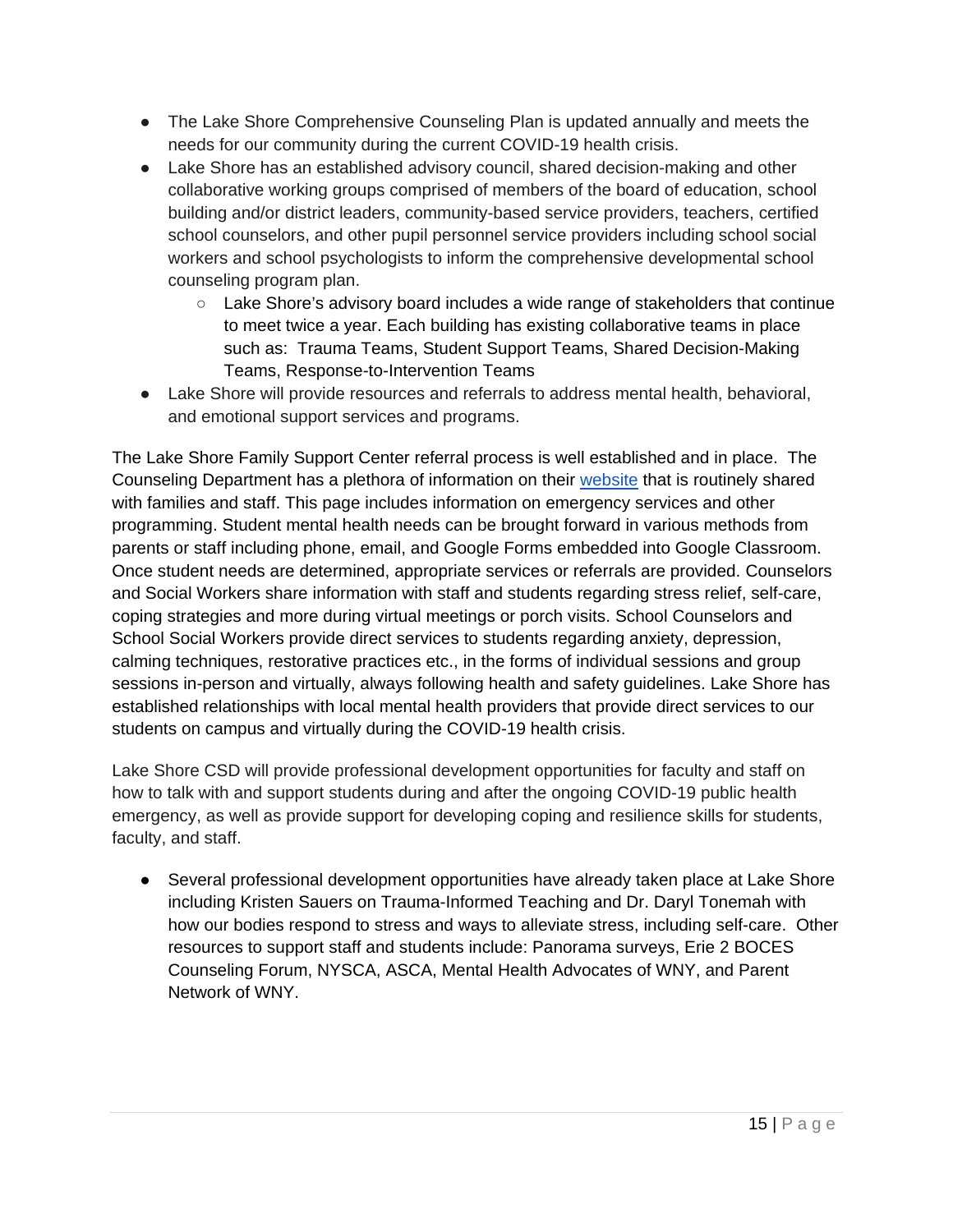# Lake Shore Central School District

### **SCHOOL COUNSELING DEPARTMENT: SOCIAL-EMOTIONAL LEARNING (SEL) AND MENTAL HEALTH RESOURCES IN YOUR SCHOOL AND COMMUNITY**

### **Guidance Information Available for Students, Parents, and Staff**

**As school/District personnel adapt to environments that may result in less time spent interacting in-person, ensuring intentional and meaningful inclusion of social-emotional learning (SEL) across all aspects of operating strategies is critical to support the mental health, well-being and success of students, staff, and families. Along with physical health and well-being, Lake Shore CSD has prioritized social-emotional well-being and mental health as essential to creating the mental, social, and emotional space for academic learning to occur.** 

*[LSC K-12 Comprehensive School Counseling Program](https://docs.google.com/document/d/1dV_Yd-6geVqvjBz5O0XLiPjRxuI0hiOxyVWeYMzBxNE/edit) includes Delivery System, Management System, and Advisory Board information [LSC Counseling Department webpage](https://www.lakeshorecsd.org/domain/732) Elementary/Middle/High/Family Support Center*

| Re Biastre-School Counselor            | J.T. Waugh Elementary      | 716-926-2297 | re.biastre@lscsd.org        |
|----------------------------------------|----------------------------|--------------|-----------------------------|
| Vanessa Manney-School Counselor        | A.J. Schmidt Elementary    | 716-926-2363 | vanessa.manney@lscsd.org    |
| Elizabeth Farrell-School Counselor     | <b>Highland Elementary</b> | 716-926-2470 | elizabeth.farrell@lscsd.org |
| Brian Kelley-School Counselor          | High./Elem. At-Risk/FSC    | 716-926-2323 | brian.kelley@lscsd.org      |
| Leslie Grimaldi-School Counselor       | Middle School              | 716-926-2422 | leslie.grimaldi@lscsd.org   |
| James Michael-School Counselor         | Middle School              | 716-926-2423 | james.michael@lscsd.org     |
| Heather Boncore-School Counselor       | High School                | 716-926-2324 | heather.boncore@lscsd.org   |
| Steve Brown-School Counselor           | <b>High School</b>         | 716-926-2322 | steve.brown@lscsd.org       |
| Greg Tomasik-School Counselor          | <b>High School</b>         | 716-926-2325 | gregory.tomasik@lscsd.org   |
| Keri Armbrust-District Social Worker   | Hoag Educ.Ctr-FSC          | 716-926-2381 | keri.armbrust@lscsd.org     |
| Kelly Bates-District Social Worker     | Hoag Educ.Ctr-FSC          | 716-926-2381 | kelly.bates@lscsd.org       |
| Nicole Phillips-District Social Worker | Hoag Educ.Ctr-FSC          | 716-926-2321 | nicole.phillips@lscsd.org   |

#### **School Counselors/Social Workers at each LSC Building**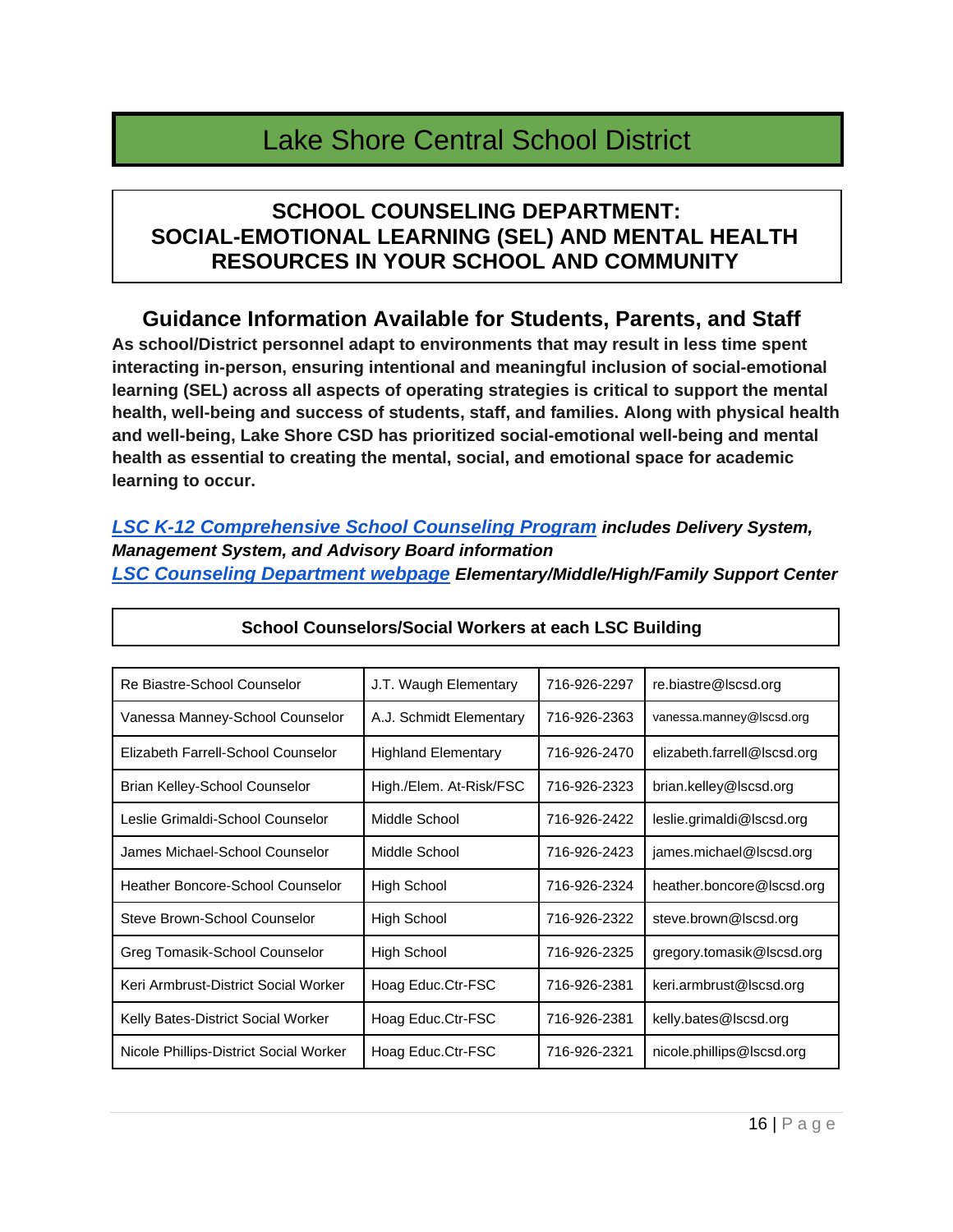| <b>Local Resources and Services</b>                             | Link/Address                                                             | <b>Contact Number</b>         |
|-----------------------------------------------------------------|--------------------------------------------------------------------------|-------------------------------|
| Community Concern of WNY-<br>Derby location                     | <b>Community Concern of WNY</b><br>www.communityconcern.org              | 716-947-5025                  |
| <b>Best Self Behavioral Health-</b><br>Hamburg location         | <b>Best Self Behavioral</b><br>www.bestselfwny.org                       | 716-646-4991                  |
| Derby Chemical Dependency<br>Clinic                             | <b>Derby Chemical Dependency Clinic</b><br>www,211wny.org/provider/8692/ | 716-947-0316                  |
| 2-1-1 WNY (24/7-free)                                           | 2-1-1 WNY<br>www.211wny.org                                              | $2 - 1 - 1$<br>1-888-696-9211 |
| Mental Health Advocates of<br>Western New York                  | <b>Mental Health Advocates of WNY</b><br>mhawny.org                      | 716-886-1242                  |
| <b>Operation Good Neighbor</b><br><b>Food/Clothing Pantries</b> | Derby/North Evans Food Pantry<br><b>Angola Food Pantry</b>               | 716-627-5194<br>716-627-5194  |
| Seneca Nation Tribal Advocate-<br><b>Emergency Food Pantry</b>  | <b>Seneca Nation Tribal Advocate Food</b><br>Pantry                      | 716)532-4900                  |

| <b>Emergency/Crisis Services and</b><br><b>Resources</b>              | Link/Address                                                                            | <b>Contact Number</b>                        |
|-----------------------------------------------------------------------|-----------------------------------------------------------------------------------------|----------------------------------------------|
| Town of Evans Police<br>Department                                    | <b>Evans Police</b><br>www.evanspoliceny.com                                            | 716-549-3600                                 |
| Crisis Services 24-Hour Hotline                                       | <b>Crisis Services-Buffalo/Erie County</b><br>crisisservices.org                        | 716-834-3131                                 |
| Chautauqua County 24-Hour<br>Hotline                                  | <b>Crisis Services-Chautauqua County</b><br>crisisservices.org                          | 1-800-724-0461                               |
| Kids Helpline                                                         | <b>Kids Help Line</b><br>kidshelpline.org.au                                            | 716-834-1144 (1-877-<br><b>KIDS-400)</b>     |
| <b>TLC Health Network-Lake Shore</b><br><b>Health Care Center</b>     | <b>TLC/Lake Shore Health Care</b><br>tlchealth.org                                      | 716-951-7000                                 |
| <b>Child Protection Services- Child</b><br>Abuse/Maltreatment Hotline | NYS Office of Child & Family<br>Services ocfs.ny.gov                                    | <b>Child Abuse Hotline</b><br>1-800-342-3720 |
| <b>National Suicide Prevention</b><br>Hotline                         | <b>National Suicide Prevention Lifeline</b><br>website<br>suicidepreventionlifeline.org | 1-800-273-8255                               |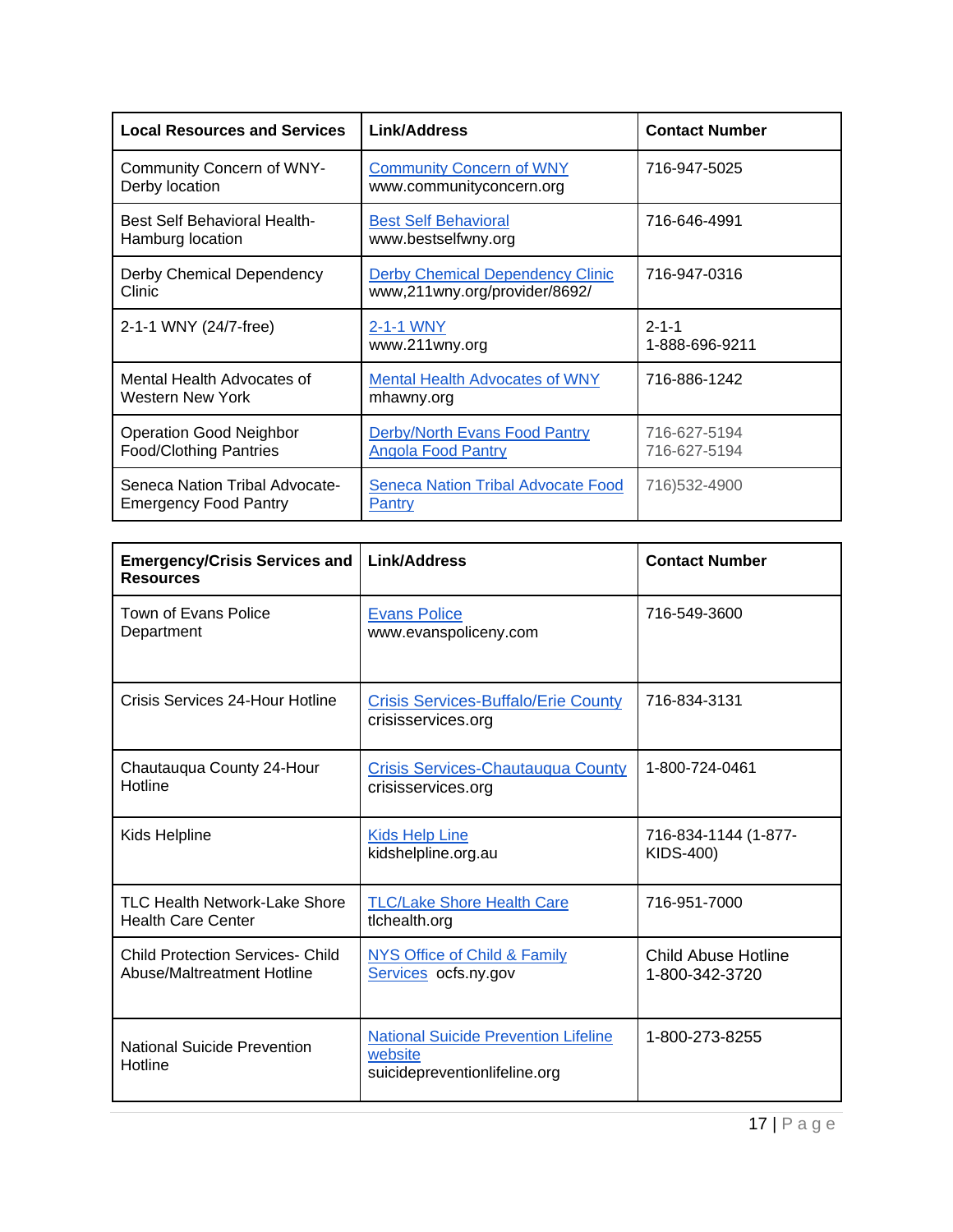# **Budget and Fiscal Matters/Economic Overview**

The District's voters approved the District's spending plan for the 2021-22 fiscal year. The District Administration and Board of Education did their best to try to predict the needs of the students, the instructional programs, the District's operational costs including Buildings and Grounds, Maintenance and Transportation, and the uncertainty of the District's funding as it moves through the COVID-19 pandemic period. The District budgeted for anticipated State Aid reductions as well as reduced revenues from Erie County Sales Taxes. Included in the NYS enacted budget is a provision that allows the Director of Budget with approval by the State Legislature, to make periodic reductions in school aid to balance the State's budget as necessary. Although thoughtful consideration was given to these and many other areas, no school district could possibly predict with a high degree of accuracy, what it will face during this coming school year.

Currently, the District is on strong financial footing. Careful budgeting and prudent spending have allowed the District to maintain a 4% Fund Balance as allowed by General Municipal and Public School Law. Additionally, the District has a number of reserve funds that have been established for particular legally-restricted purposes. The District has relied on these reserves in periods of financial decline in the past few years, and will prudently do so again if needed. The District has been careful not to expend all of its reserves, as doing so would create a large hole in the following year's budget that would be difficult to close.

The Business Office staff will continue to work as it currently is functioning. Unless an employee is in a mandatory quarantine period or is experiencing signs of illness including COVID-19, they will be expected to report for work. All visitors are required to enter the school building through the single point of entry, and receive a "Visitor's Pass" from the building secretary.The Business Office staff will continue ordering and procuring items for the District as required, paying the District's bills and processing payroll. The Business Official will complete all required filings for State Aid and other County, State and Federal reporting purposes. In addition, he will continue to monitor the status of the 2021-22 District budget and advise the District on any adjustments that he feels may be necessary to make throughout the year.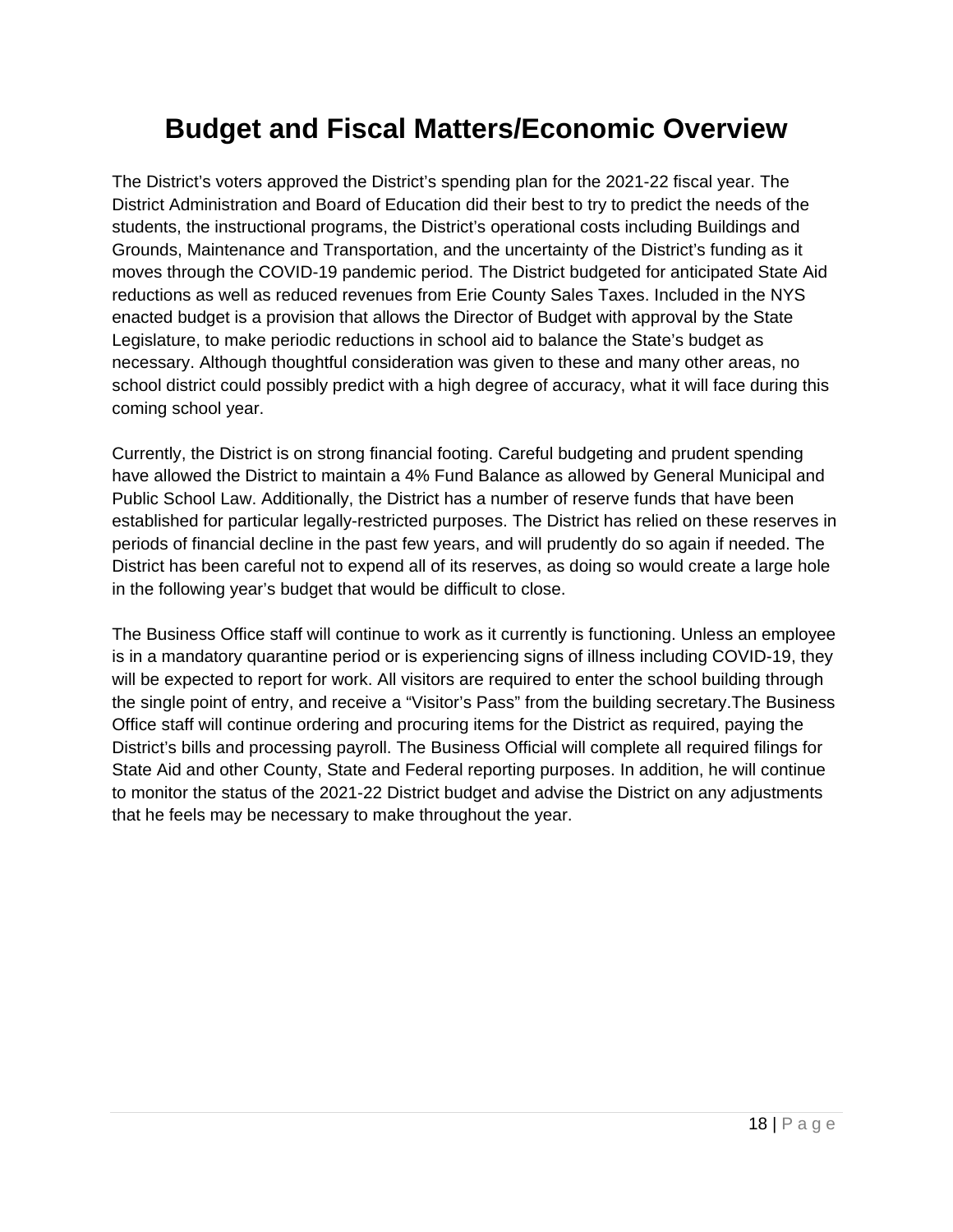# **School Schedules**

Each family receives

- Scheduling information
- Classroom assignments
- Opportunities to learn more about our safety plan
- Information on building tours

# **Attendance and Chronic Absenteeism**

#### **Attendance**

Students are expected to attend each day unless sick or in quarantine.

### **Chronic Absenteeism**

Students identified by the building principal will be provided support from instructional staff to assist students and families in removing barriers to education. This could include technology support, time management support, motivation/encouragement, opportunities for connections with a school staff member for social-emotional benefits, and academic support.

If no family contact can be made after multiple logged teacher attempts, we will implement our next phases of contact:

- A call will be placed from another teacher, a school counselor or support staff
- A home visit will be conducted by the school counselor, social worker and or other designee respecting social distancing protocols
- Letters will be mailed via the US Postal Service
- Referral to the School Resource Officer or other Supporting Agency

# **Technology and Connectivity**

#### **Student access**

The District surveyed parents about technology access and reliability of Internet access. We are a 1:1 district in grades 6-12 with a plan for 1:1 K-5.

For students who do not have reliable Internet, there is a plan to work offline while off-campus in grades 6-12.

### **Teacher Access**

All teachers are provided devices such as Chromebooks or laptop computers.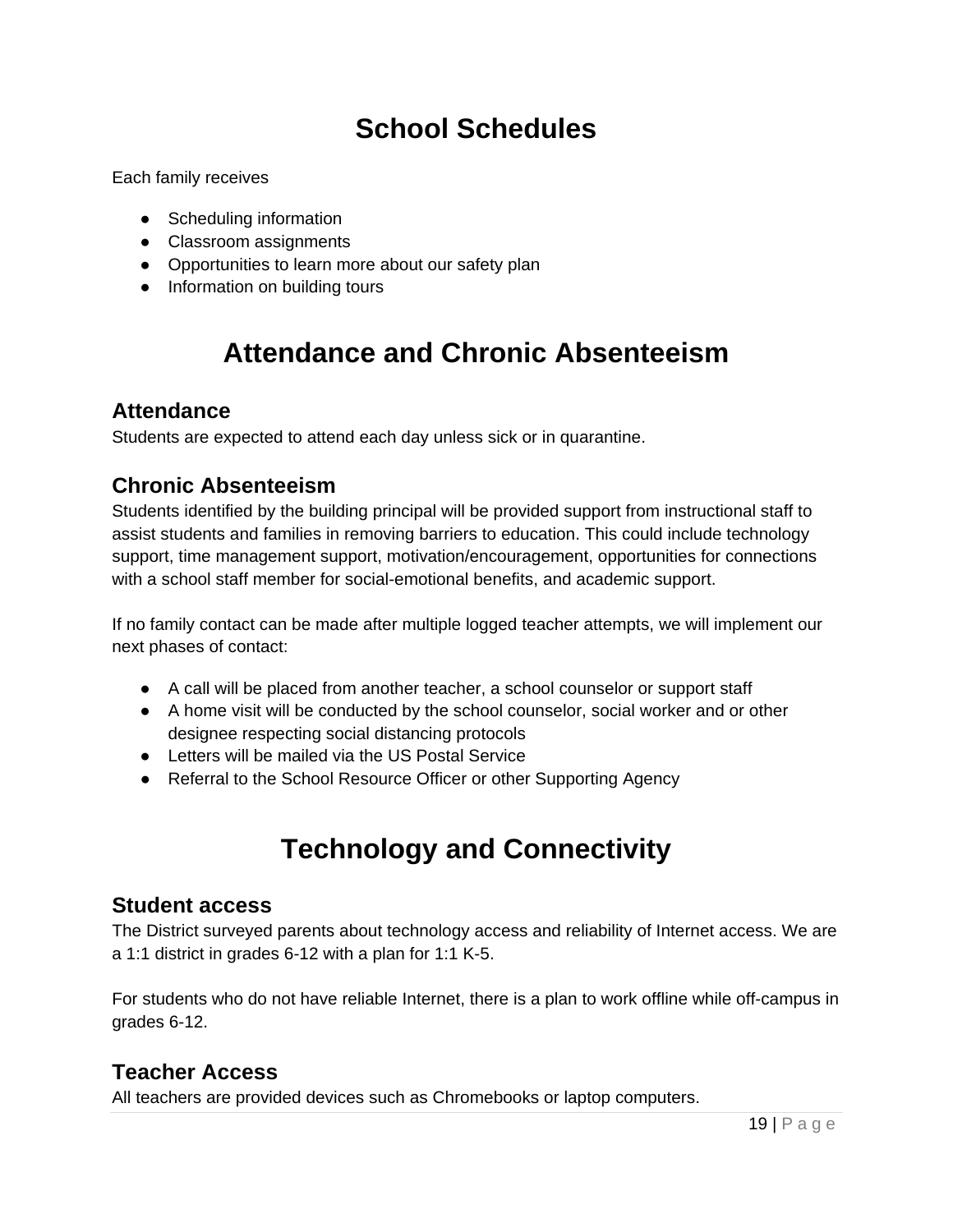# **Teaching and Learning**

### **Continuity of Learning**

Lake Shore is committed to setting a positive routine for all K-12 students.

### **New York State (NYS) Learning Standards**

As a NYS public school district, our instructional program, whether in-person, hybrid, or remote, is at all times aligned to the NYS Learning standards. Teachers will work collaboratively at grade level or subject area to identify any gaps in learning from the sudden March-June 2020 school closures and to identify power standards for primary focus. Teachers will collaborate by department/grade level to develop common communication methods and instructional delivery models utilizing an interdisciplinary/project-based approach when possible.

### **Instructional Models**

Safety is our priority. At Lake Shore Central School District, students will come to school five days a week. We will adjust as needed. As long as there are no restrictions, school will be open for full days, five days a week.

### **Early Learning - Prekindergarten**

All children are capable of learning, achieving and making developmental progress through access to a high-quality Prekindergarten program. Care is being taken when planning for reopening to ensure that the needs of our youngest learners are addressed. Lake Shore contracts with the Southtowns YMCA as a Community Based Organization to provide Prekindergarten programming. Prekindergarten will hold the same standard for health and safety as listed in this plan and will offer hybrid and remote models in alignment with K-12 students.

Additional considerations for health and safety include serving snacks individually rather than family-style eating. Classrooms utilized for Pre-Kindergarten have in-house bathrooms with adjacent sinks and hand sanitizer dispensers at the classroom doors. Students will be provided with individual sets of materials to avoid sharing of materials and allow for proper sanitation. The scheduled half-day program allows for sanitation of the classroom between sessions. Requirements for properly certified staff and ratios will be followed. Groups of children will not be intermingled and alternative learning spaces are available in order to provide primary instruction to small groups of children in a cohort. The use of the gym would be scheduled and separate spaces for play outside would be utilized. Drop off and pick up of children would be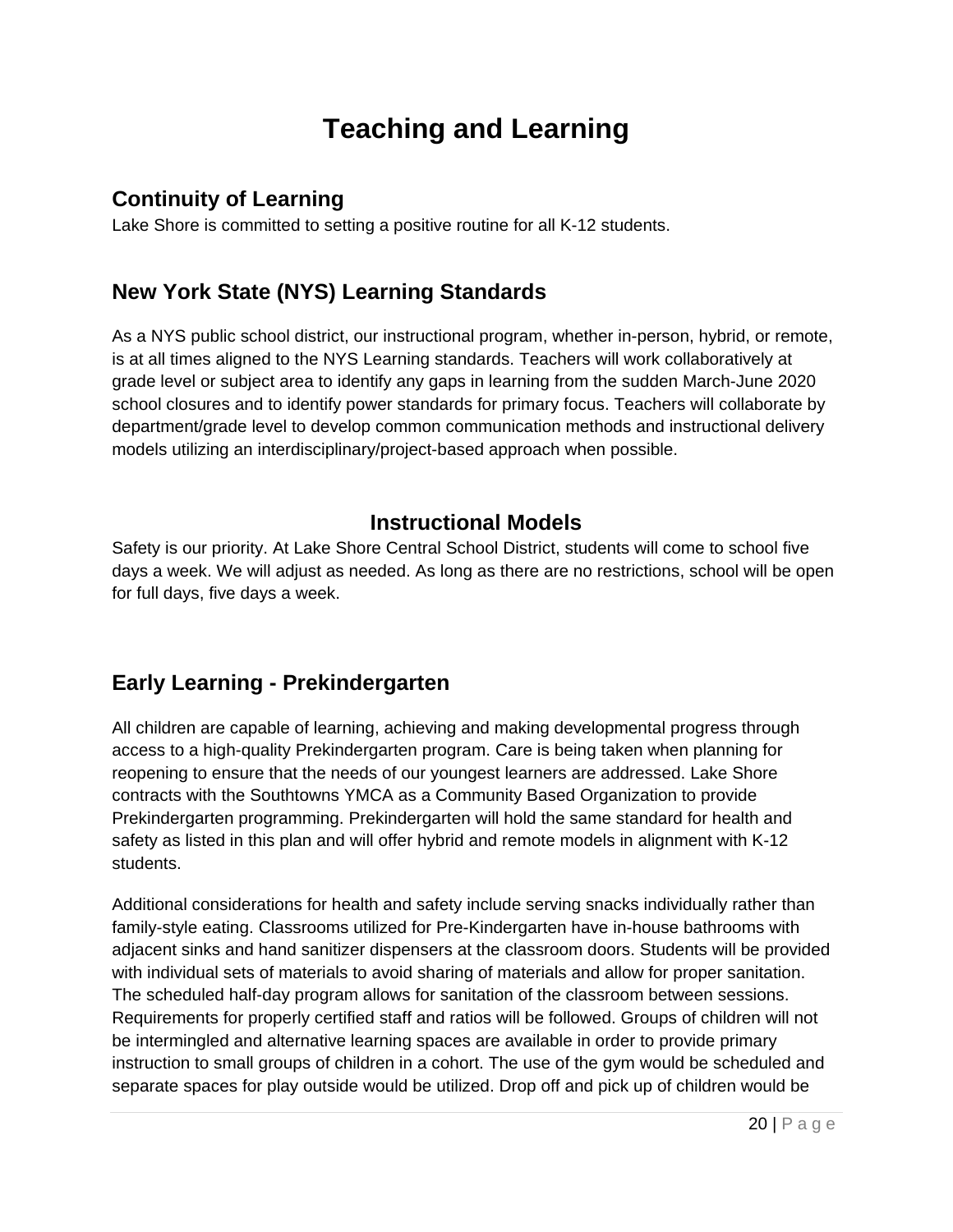curb-side, with staff meeting families at their car to administer health checks and greet children. Visitors are not encouraged. When necessary to provide services, itinerant service providers would follow all health guidance and protocols set forth by the DOH.

**Grading -** Students will be graded for academics and participation.

**Academic Intervention -** 2020. Parents will be notified as changes are reviewed, updated and/or modified.

**Career and Technical Education -** Students who attend Erie 2 Chautauqua-Cattaraugus BOCES for CTE will participate in-person for the 21-22 school year.

**Interscholastic Athletics –** Lake Shore Central School District's interscholastic athletics are in place and are in compliance with all safety requirements.

**Extracurricular Activities -** Lake Shore Central School District's extracurricular activities are in place and are in compliance with all safety requirements.

# **Special Education**

#### **Special Education FAPE**

Students in these programs will be provided a comprehensive Special Education Program in accordance with his or her IEP.

All Lake Shore faculty and staff have been trained on precautions outlined by the DOH to ensure that appropriate social distancing, personal protective equipment (PPE), hygiene, and cleaning/disinfection protocols are in place.

Lake Shore will provide students with washable face coverings. However, students may use their own mask or face covering they feel more comfortable in. Personal protective equipment (PPE) including masks, gloves and face shields and cleaning supplies are available and will be provided to staff.

Staff have been training on necessary precautions of appropriate social distancing, personal protective equipment (PPE), hygiene, and cleaning/disinfection protocols are in place. Staff have completed training in PPE: *Personal Protective Equipment and Coronavirus: Cleaning and Disinfecting your Workspace*. Surfaces and instructional materials will be wiped down throughout the day and between therapy sessions to meet the needs of the individual students.